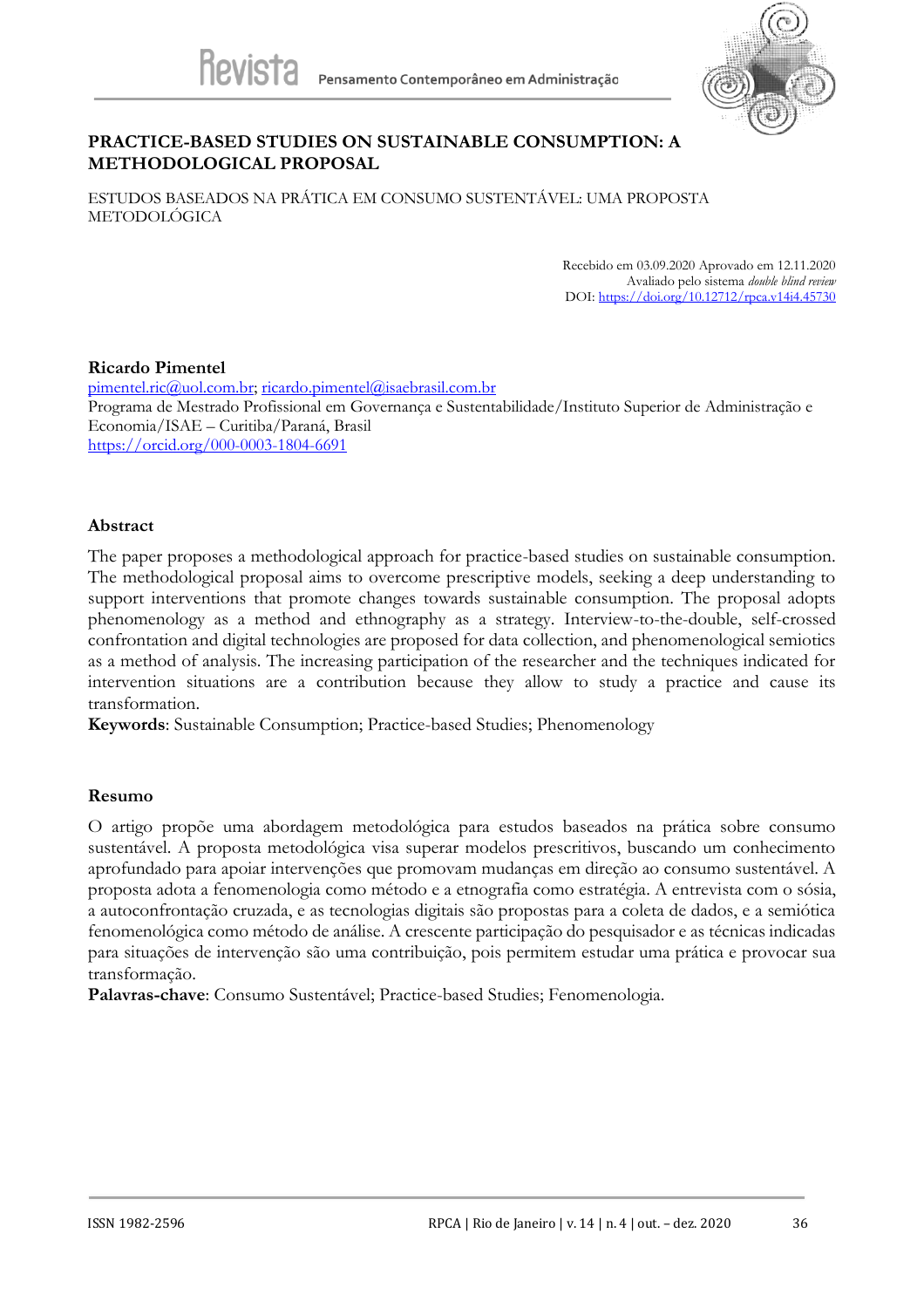## **Introduction**

The issue of sustainability is increasingly present in people's daily lives, precisely because society is increasingly living in an unsustainable way. According to the Global Footprint Network current levels of human consumption demand the natural resources of 1.7 planets, and this global ecological overcoming continues to grow despite the steady increase in biocapacity since 1961 (Lin, Hanscom, Murthy, Galli, Evans, Neil, Mancini, Martindill, Medouar, Huang & Wackermagel, 2018).

This situation results in at least two consequences. The first is academic and has been reflected in the intensification of studies on sustainable consumption, which adopt the practice theory to "better understand consumption patterns as a means to shape the societal sustainability transition" (Corsini; Laurenti; Meinherz; Appio & Mora, 2019, p.1). According to the authors, this growth already allows us to identify some research trends such as consumer identity, business and governance, sustainable consumption and production, urban living and policy, and household energy, as well as future trends such as sharing economy, circular economy and smart cities.

The second is a practical consequence: change is unavoidable. For consumption to be (more) sustainable, given the data presented above, it is essential that consumers consume less and more sustainably. This transition is a great challenge, considering that in contemporary society consumption is no longer just a problem of production and has reached the cultural dimension, making social norms more variable. As such, it has become a fundamental element of society's reproduction. More than products and services, what is consumed are meanings (Featherstone, 1990, 1997).

In a hyperconsumist society, the consumer is also hyperindividualist (Lipovetsky, 2007). Consumption has become a way for individuals to access their identity, making consumer relations more tense and conflicting, whereas adherence to the consumer society is imposed by a social obligation to consume, generating and intensifying an identity crisis (Baudrillard, 1995; Bauman, 1999, 2005).

Grunert (2011) points out that having a positive attitude towards sustainable products is not enough for change, because there are many reasons why consumers do not buy sustainable alternatives, including perception problems, misjudgments, lack of awareness and/or credibility, and lack of motivation at the time of choice. These conditions demonstrate that the changes towards sustainable consumption must be collective, surpassing the individual behavioral level and embracing the change in practices, challenging scientific research to find theoretical and methodological approaches capable of understanding the phenomenon, and pointing out new paths.

The aspects mentioned above refer to the need to adopt a broad and deep vision of sustainable development, which considers the interconnection of human beings and the planet. Sachs (2008; 2009) points out some dimensions that society needs to consider in the search for a sustainable world. I highlight some of these dimensions that are contemplated by the methodological proposal in question.

The social and cultural dimensions have the more direct connection to the methodological proposal. Hyper-consumer society is the result of social and cultural changes and impacts both the individual and the social organization in its various dimensions (Lipovetsky, 2007). Research that seeks to contribute to transforming consumer practices, needs to be able to describe, represent and understand these practices, without leaving aside the understanding of the individual dimension, but not from an individualistic perspective.

The paper proposes a methodological approach for research that adopts practice as unit of analysis, also known as practice-based studies (PBS) and that focuses in the domain of sustainability research in consumer studies. In this perspective, the relationship between sustainability and consumption is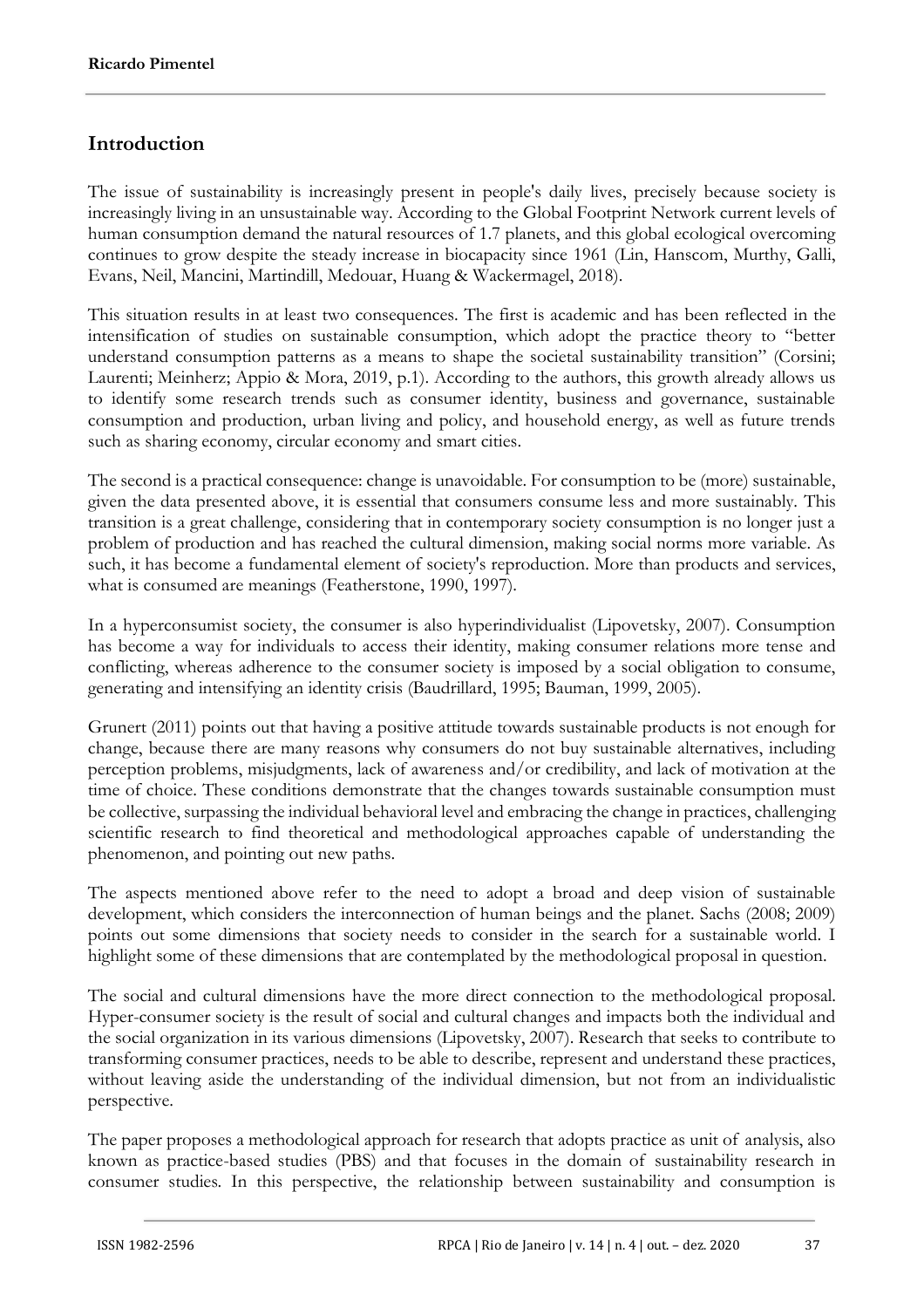approached as social, aiming to go beyond the individualistic approach or ABC - attitude, behavior, choices - (Shove, 2010).

Considering the challenges that society must face in search of a sustainable world, I argue that it is necessary to go beyond describing and explaining how (sustainable or not) consumption practices occur, to understand how changes occur, and how interventions are able to change these practices so that they become (more) sustainable. This aspect of the methodological proposal is directly related to the economic and political dimensions.

According to Sachs (2008; 2009), the economic dimension must consider both the allocation and the management of resources in the search for a regular flow of public and private investment, reducing the dichotomy between macro and microeconomic criteria. I consider that intervention actions are inevitable, they are political per se and need a high degree of integration and interconnection at regional, national and international level.

Therefore, it is necessary to study: (1) how a practice is created, maintained and recreated; (2) how people become practitioners; and, finally, (3) how change occurs considering the interconnection between practices. Shove's (2010) contributions and other researchers who were preceded or inspired by her, were crucial to link practice theories and studies on sustainability, with a policy focus (Shove, Pantzar & Watson, 2012; Shove & Pantzar, 2007; Shove & Spurling, 2013; Shove & Walker, 2010; Strengers & Maller, 2016; Warde, 2005). However, given the current moment and the identified trends, a focus on understanding consumer practices and their relationship with different dimensions of sustainability is required (Corsini *et. al*, 2019).

I consider that the field has peculiarities and imposes some challenges, such as the role of the method as intervention (Browne; Medd; Anderson & Pullinger, M. 2016). Moreover, I argue that the phenomenological immersion method, presented below, opens a promising path for practice-based studies on sustainability and consumption, because it increases: (1) the immersion of the researcher in the field; (2) the researchers' ability to represent and understand the consumption practices; (3) the intervention capacity. Some research can benefit significantly from this approach, especially those that focus on the production and consumption practices of goods and services that have a high impact on economic, environmental, social and cultural sustainability, and contribute to environmental education programs that go beyond individual cognitive changes.

Based on these assumptions, I discuss the general practice-based approach and the theoretical aspects that support it. I also present a discussion about the concept of sustainability and some examples of studies on sustainable consumption that take this approach. Finally, I present and defend the methodological proposal and discuss how it can contribute to deepen the studies presented as examples.

# **Practice-based Studies (PBS)**

The adoption of practice as unit of analysis is the main, but not the only, characteristic of a PBS, which refers to a set of research efforts based on diverse theories, and which also require diverse methodologies. In this diversity lies the strength of the PBS, and it is not advisable to build a single theoreticalmethodological framework. On the other hand, the strength of this diversity is based on some essential common points, including the quest for overcoming the theoretical and methodological individualism and the separation between subject and object, as well as some dualisms that emerged from the very development of the PBS, such as the discussion between routine, habit, action and agency (Gherardi, 2009a, 2009b).

Other implications for the PBS are: (1) practice is not manifested through relations between external properties of elements that relate to each other, but is the very fundamental unit of social constitution;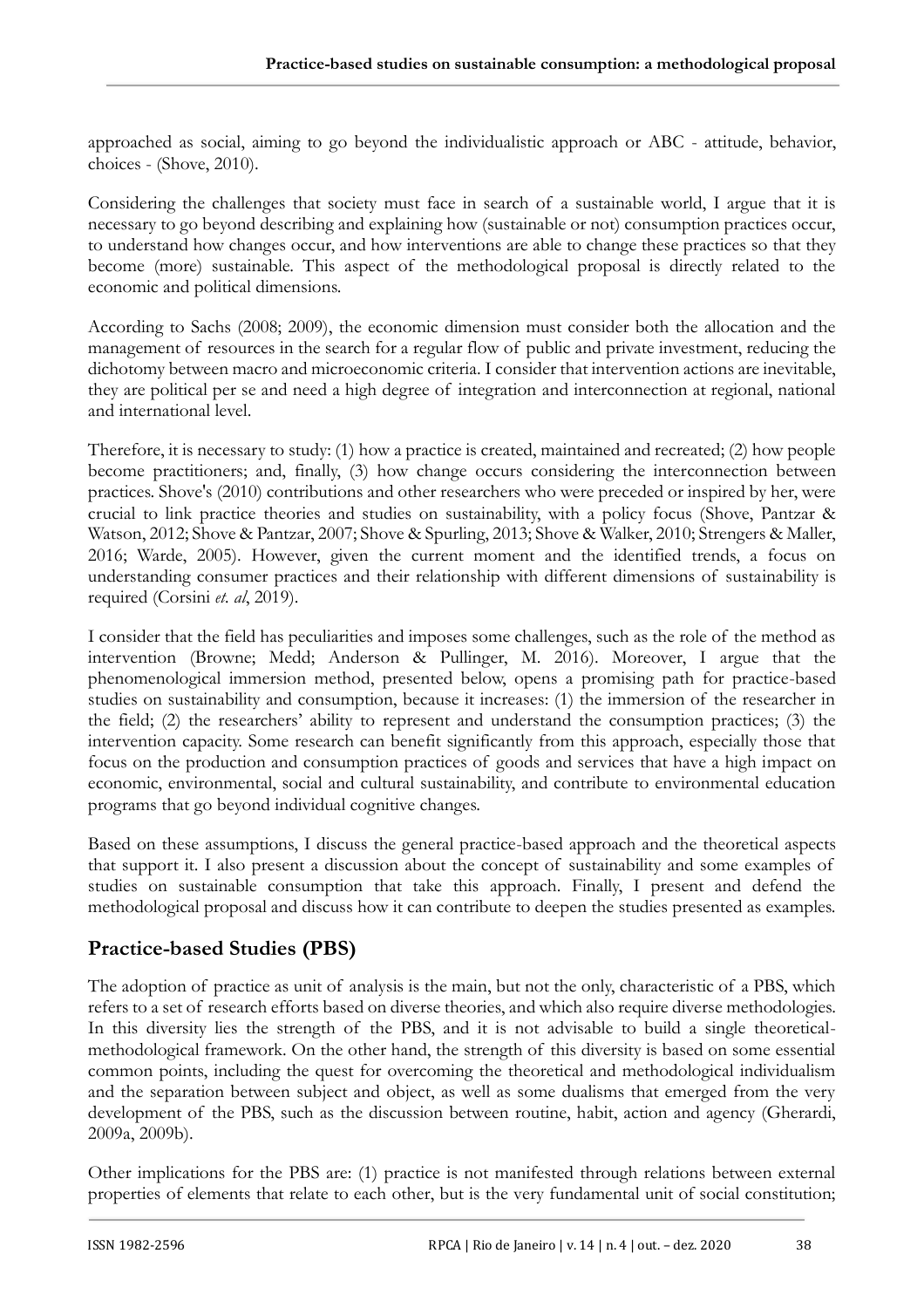(2) The creation, maintenance and recreation of a practice coincides with the creation, maintenance and recreation of social elements such as power relations, learning, change, among others; and finally (3) in the study of practice one should avoid an epiphenomenal perspective, as if it were only a context in which social phenomena occur.

The development of these characteristics was not *a priori*, as part of a theoretical project or a deliberate research agenda, but they were constructed over time, given the diversity highlighted above. This development, the diversity of themes and approaches, and the way in which some common elements have been established can be seen through a series of special editions of European journals published between 2007 and 2011.

Initially, efforts were directed towards the definition of the concept of practice and the radicalization of the notion of knowledge, especially the construction of a lexicon focused on field delimitation and methodological construction (Dreyfuss, 2007; Schatzki, 2007; Simonsen, 2007; Turner, 2007; Brownlie; Hewer; Wagner & Svensson, 2008; Fendt, Kaminska-Labbé & Sachs, 2008; Holbrook, 2008). In a second moment the works began to make explicit and discuss the polysemy of the concept of practice (Bjørkeng; Clegg & Pitsis, 2009; Gherardi, 2009a Nicolini, 2009a). At that time, the practice was still seen as a "lens", in a conception that still sought the vision of a more integrated social organization.

This diversity of approaches still kept for some time the discussion of the concepts of practice in the agenda, with some thematic scope, such as: the embodied nature of the practice; the critique of the notion of knowledge as verbal or textual representations of the world; the appreciation of the way of acting and using artifacts in the constitution of knowledge; the meaning of material objects and artifacts for practice (Llewellyn & Spence, 2009; Miettinen; Samra-Fredericks & Yanow, 2009; Nicolini, 2009b; Sandberg & Dall'Alba, 2009).

Such development has gone through the revision of the concepts of organization and knowledge as it has deepened in the field of Organizational Learning and the discussion of gaps between theory and practice in Organizational Studies (Gherardi, 2009b; Labatut; Aggeri; Astruc; Bibé & Girard, 2009; Svabo, 2009), which led to a field consolidation effort, the typification of approaches, and the emergence of more critical work (Eikeland & Nicolini, 2011; Iedema & Carrol, 2011; Kostulski; 2011; Sandberg & Tsoukas, 2011).

The consolidation of the field led to the development of studies on certain topics such as governance, tourism, strategy, among others (Montenegro & Bulgacov, 2015; Rese; Bulgacov & Ferreira, 2015; Bispo, 2016). This paper is part of this movement and efforts to expand PBS into the field of sustainability studies. To this end, it considers the efforts already made in this direction and proposes a method here called phenomenological immersion, which will contribute to overcoming the ABC approaches. The presentation of the method needs a brief discussion about some theoretical references in which I support my argument.

From the synthesis presented and also based on other important works (Gherardi, 2012; Nicolini, 2013; Schatzki, 2012), it is possible to identify at least three dimensions developed over time in PBS: (1) development of a lexicon to support the philosophical, ontological and epistemological discussion of the concept of practice; (2) the consolidation of theories in which practice is the unit of analysis, not a mere locus of occurrence of social phenomena; and, finally, (3) the development of a set of methods and techniques capable of supporting research in the field, especially in the sense of its main challenges.

The paper discusses a fourth dimension (or at least the unfolding of the third), namely the expansion of PBS into the field of sustainable consumption studies. I propose a method I call phenomenological immersion, to contribute to overcoming ABC approaches. The presentation of the method needs a brief discussion of some theoretical paths already outlined, on which I base my argument.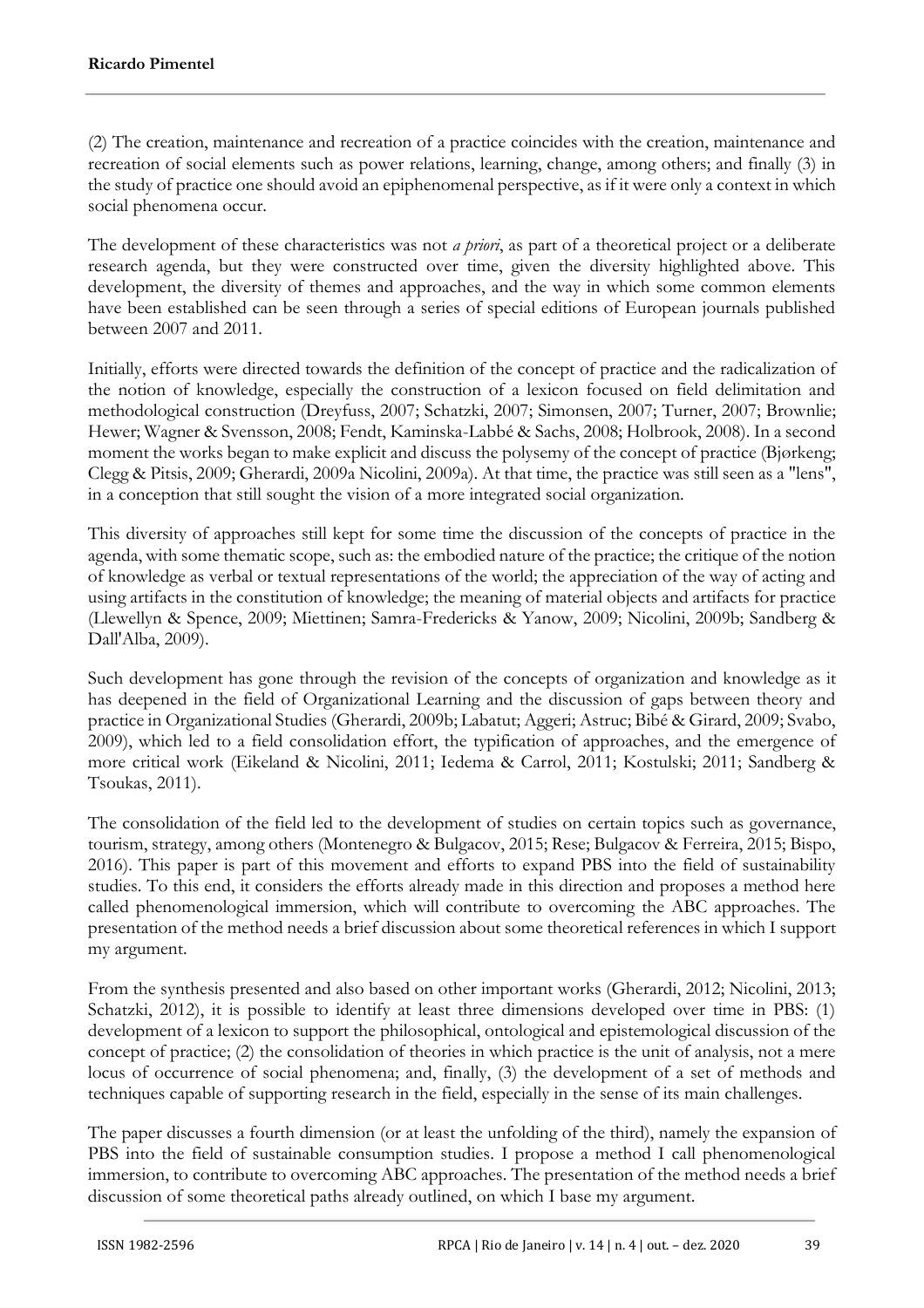# **Practice-based studies on sustainable consumption**

As pointed out by Corsini *et. al*. (2019), studies have proposed adopting the practice-based approach to sustainability in consumer studies, and others that address this relationship more broadly (Liedtke, Hasselkuß, Speck & Baedeker, 2017; Silva & Figueiredo, 2017). The first discusses the role of sociotechnical and product/service innovations in the transition of sociotechnical systems, emphasizing the multilevel perspective in broadening the understanding of the phenomenon.

The second, also a theoretical discussion, emphasizes the understanding of sustainability as socially constructed actions and intentions, and proposes the concept of sustainability as a practice through practice-based approaches and the institutional logic. In both cases there are relevant proposals for broadening the understanding of the phenomenon through consistent theoretical-methodological frameworks. However, despite the differences, both studies emphasize the practice as routine actions, losing sight of the need for radical change to overcome some challenges towards a sustainable world.

Eizenberg and Jabareen (2017) propose a conceptual framework of social sustainability based on four interrelated concepts of socially oriented practices, namely, equity, safety, sustainable urban forms and eco-prosumption. Each dimension encompasses different social aspects, and its central axis is the issue of risk as a constituent of social sustainability. The work contributes to the need for a framework capable of addressing the global dimension of sustainability, and consequently focuses on the broader policies related to the theme.

Thus, the question of how social change occurs in everyday life and what are the possibilities for intervention for the radical changes mentioned above have not yet been answered. The proposition of a practice-based approach that seeks to answer the above questions and focuses on consumption beyond the individual needs a concept of sustainability that is broad enough to embrace the collective, global and future dimension. However, this concept must be delimited in such a way that it allows understanding the specificities of these practices. More than the notion of sustainability, the concept of sustainable development is needed.

For this purpose, it is not necessary to "reinvent the wheel". The UN Brundtland Report (World Commission on Environmental and Development, 1987) defines sustainable development as "development that meets the needs of the present without compromising the ability of future generations to meet their own needs". It is very difficult (if not impossible) to know how people and practices will be impacted by future events (Schatzki, 2016), but this concept is sufficient to highlight the importance of knowing deeply current consumption practices so that, through intervention, it is possible to build more sustainable practices.

I propose that studies on sustainable consumption that adopt a practice-based approach have a distinguished focus on the issue of social change, given that the background to all discussion is the need for radical change in productive and consumption bases that prevail in capitalist society. It is not possible to contain and reverse the accelerated process of deterioration of the environmental, social and economic conditions the planet is going through by just knowing how things happen, but fundamentally by developing global and local policies that effectively generate this change.

The approach is strongly based on Schatzki's practice theory (2001, 2006, 2007, 2012), and emphasizes the links between sayings, doings and material objects that support those actions. These, in turn, bind to other actions of the subject itself and of others with a greater degree of complexity in activities that are human and collective, which, as they involve human and collective projects, are also states of existence (Schatzki, 2012). Having one of its ontological bases in Heidegger's phenomenology (2010), intelligibility assumes a fundamental role in this theory, because people usually do and say what is constituted with some meaning. However, meaning and the individuals who define them are situational and contextual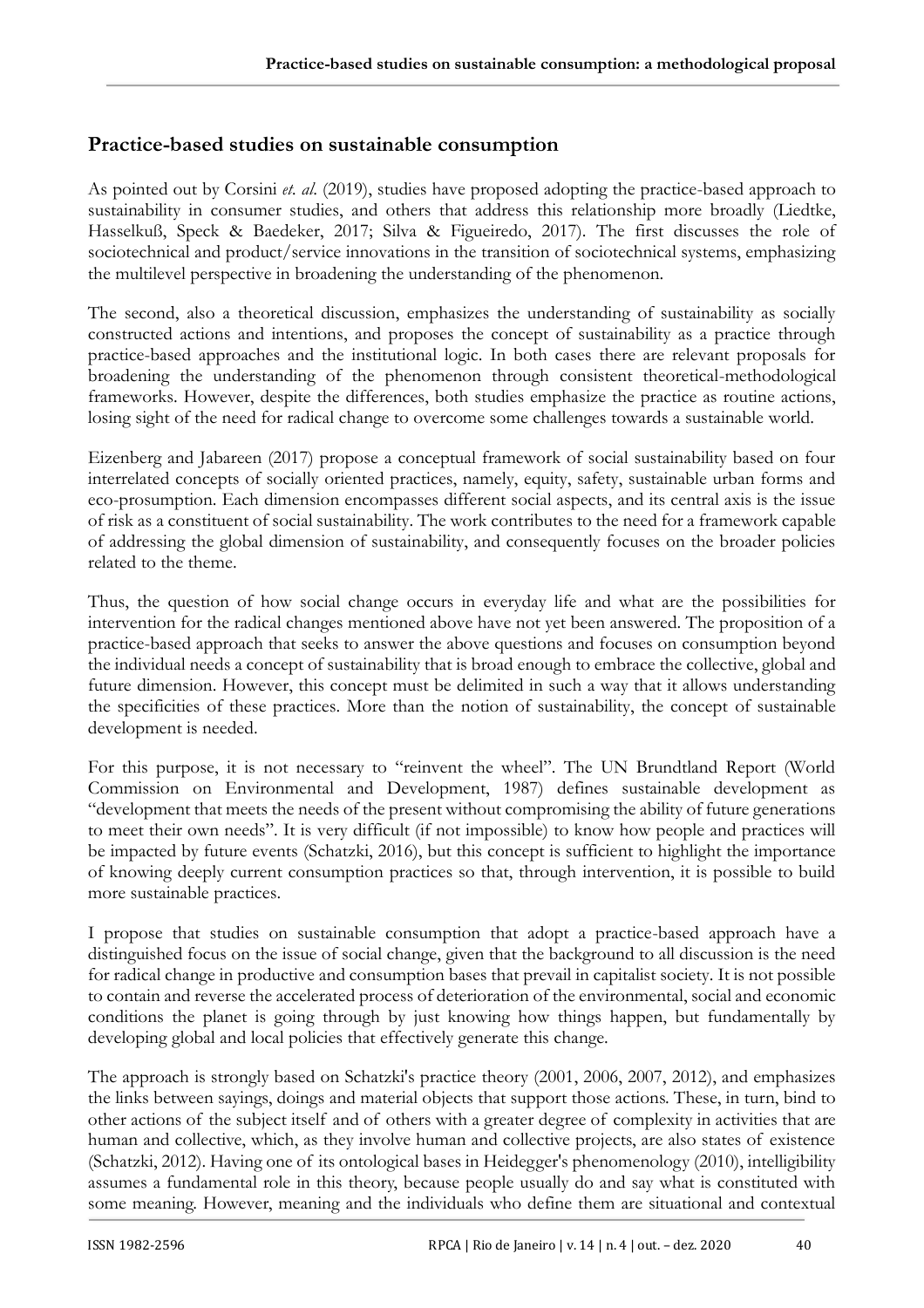elements, and are not a unit of analysis in themselves: only real-time practice can help reveal this intelligibility, and what enables the individual to understand human conduct and social order (Nicolini, 2013). To devise order and social change as practices is to direct the interest in arrangements between people, artifacts, objects, organisms, and how their relationships and meanings are established.

At this point it is necessary to face some questions: what are the theoretical-methodological implications of the practice-based approach to studies on sustainable consumption? How can it help overcome the ABC approach and its hegemony to understand the phenomenon? First, it must be clear that this task is not only theoretical and methodological, but political.

Some criticism of the ABC approach emphasizes the social dimension of the phenomenon and the practice theories to understand it (Walker, 2016). Shove *et al.*'s (2012) and Schatzki's (2012) practice concepts agree on the construction of the intelligibility/meaning of practice, and the role of sociomaterial arrangements, both fundamental elements for a practice to be produced, maintained and reconstructed. Moreover, they consider the practice a procedural phenomenon and situated in a nonrepresentational and non-propositional perspective.

My position is that describing and understanding (1) how a practice is created, maintained and reproduced; (2) how people become practitioners; and, finally, (3) how the change occurs considering the interconnection between practices depends fundamentally on the description and understanding of the process of constructing intelligibility by practitioners. This task is crucial whether in studies that seek a reformulation of the problem and the possibilities of intervention policies and programs in social life, and which are placed in an antagonistic and incompatible position with the ABC approach (Shove, 2016; Spurling and McMeekin, 2016); or in studies that argue about the need to redefine and reorient common problems of behavior change, considering that studies on sustainability must focus on environments where the influence of the ABC approach is predominant (Strengers; Moloney; Maller & Horne, 2016).

In both cases, the biggest challenge is how to capture, represent, interpret, and understand the intelligibility of practice. Some aspects contribute to that: (1) there is no single intelligibility as it exists in the web of interconnections of practices, which are constantly constructed and reconstructed by practitioners. (2) the description and delimitation of intelligibility cannot be achieved in a totally objective way; (3) intelligibility is situated, and only makes sense if understood within the arrangement of practices to which it refers; (4) cannot be fully expressed by language, and must be sought also in corporeality, in sociomaterial arrangements, and in ethical and aesthetic elements.

A practice can also be accessed by focusing on the collective negotiation of what the practitioners think is right and appropriate to do. Because this meaning is created intersubjectively, it allows the practice to be performed repeatedly, and this repetition may reveal elements of it. But it is important to note that their breakdowns and variations are also revealing, as they allow access to what is not visible in repetition (Gherardi, 2009c; Pimentel & Nogueira, 2018).

These aspects justify the methodological proposal defended in the paper to overcome the proposition of prescriptive models and patterns that predominate in ABC approach, seeking to understand deeply consumption practices and to support intervention policies that promote social changes towards sustainable practices.

### **Studies on sustainable consumption: some examples**

In this section I present three examples of studies on sustainable consumption that use practice theory approach, summarized in Table 1. The choice of papers was due to their suitability to the objectives of the discussion undertaken here. The aim is to present studies on concrete and situated practices, the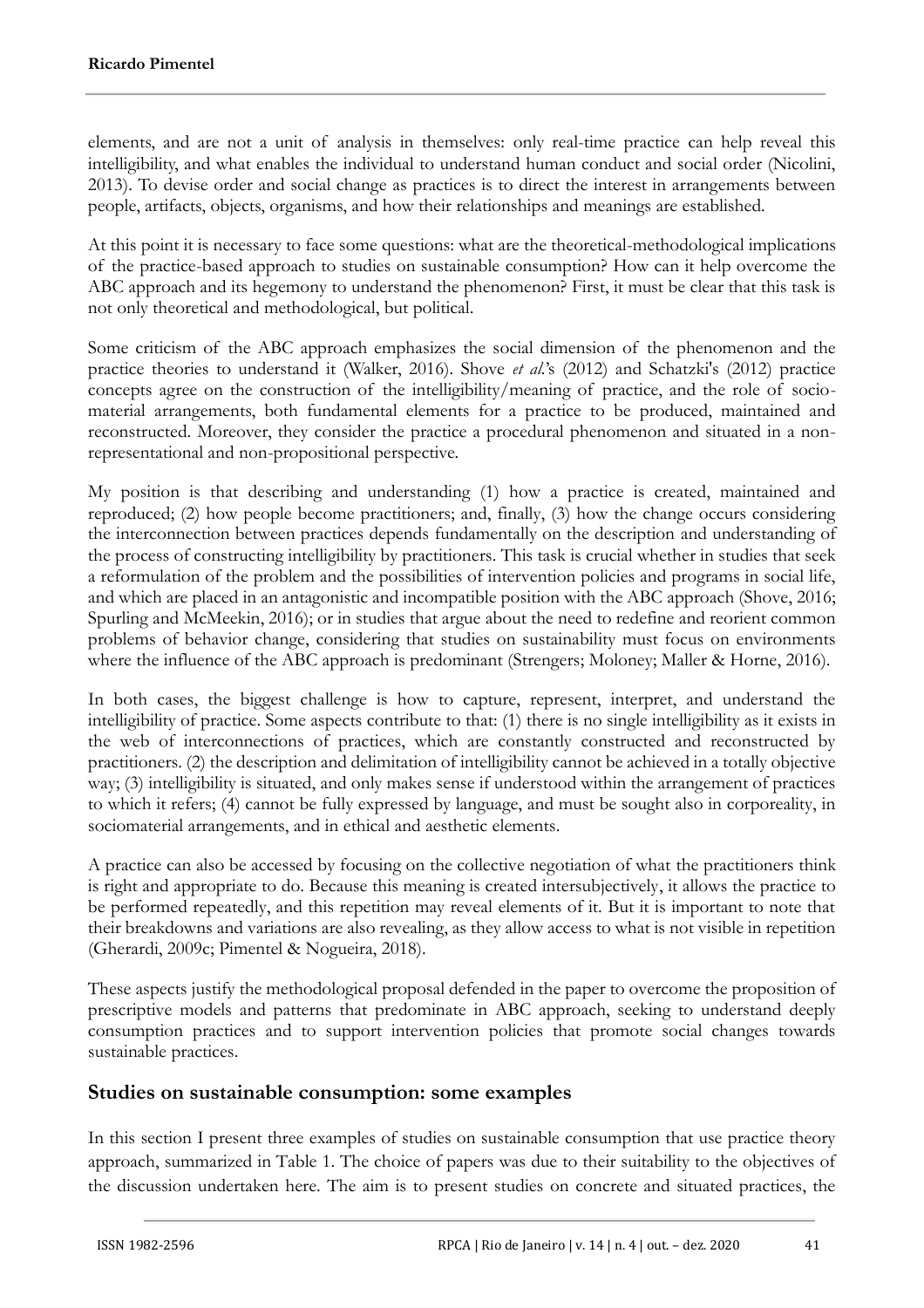results achieved, and how the methodological proposal defended here could contribute to the deepening or broadening of the respective results. This last aspect will be discussed in the presentation section of the methodological proposal.

It is noteworthy that the reason for this discussion is not to point out the weaknesses of these studies, but to discuss how the methodological approach could contribute to be stronger, in an eclectic perspective as suggested by Nicolini (2013).

| Mu, W; Spaargaren, G. & Lansink, A. O. (2019) |                                                                                                            |  |
|-----------------------------------------------|------------------------------------------------------------------------------------------------------------|--|
| Purpose                                       | Studying mobile-app-based forms of intervention and co-construction for more<br>sustainable food practices |  |
| Practice(s) focused                           | Dining out practice in the broader context of everyday life food practices.                                |  |
| Theoretical                                   | Conceptual framework built based on inventory of existing research in the fields                           |  |
| approach/concepts                             | of food sustainability, food practices, and food apps development.                                         |  |
| Method                                        | Focus group discussions                                                                                    |  |
| Verkade, N. & Höffken, J. (2019)              |                                                                                                            |  |
|                                               |                                                                                                            |  |
| Purpose                                       | Understand the emerging practices of Civic Energy Communities (CECs) within                                |  |
|                                               | a changing energy system.                                                                                  |  |
| Practice(s) focused                           | Energy practices, specifically to generate and manage energy collectively.                                 |  |
| <b>Theoretical</b>                            | Practice theory and system of energy practices                                                             |  |
| approach/concepts                             |                                                                                                            |  |
| Method                                        | Fieldwork on sites of the CECs (visits); Semi-structured interviews; Data                                  |  |
|                                               | triangulation by visiting events and utilizing reports from the Dutch community                            |  |
|                                               | energy network organization (HIER); Mixed analysis method (without specific                                |  |
|                                               | information and details)                                                                                   |  |
| Mylan, J. (2015)                              |                                                                                                            |  |
| Purpose                                       | Enriche the sustainable product-service system (SPSS) to provide a deeper                                  |  |
|                                               | understanding of the use of products and services in daily life contexts                                   |  |
| Practice(s) focused                           | Lighting and laundry                                                                                       |  |
| <b>Theoretical</b>                            | Practice theory; modular innovation; loosely and tightly coupled linkages                                  |  |
| approach/concepts                             |                                                                                                            |  |
| Method                                        | Comparative case-study research; in-depth semi-structured interviews; secondary                            |  |
|                                               | sources (consumer research reports, trade and governments publications).                                   |  |

| Table 1: Examples of studies on sustainable consumption: overview |  |
|-------------------------------------------------------------------|--|
|-------------------------------------------------------------------|--|

Source: the author based on the selected papers.

Mu, Spaargaren and Lansink (2019) seek to understand more broadly how to make mobile apps attractive to consumers by understanding and analyzing the food practices and relevant sustainability issues within the different food practices. The study focuses on the dining out practice of young Chinese and Dutch, and presents as main results the differences and similarities in their preferences regarding an app. The study contributes subsidies for the development of new apps, as well as the improvement of existing ones.

Energy practices are focused by Verkade and Höffken (2019) from the investigation of CECs in the context of changes in the energy system in the Netherlands. The study has three main results: (1) there are three different collective energy practices (promotion of individual energy practices, collective energy generation, collective energy management) and they are in different stages of development; (2) the relation between sites of practice is varied, can change with time, and most important, both enables and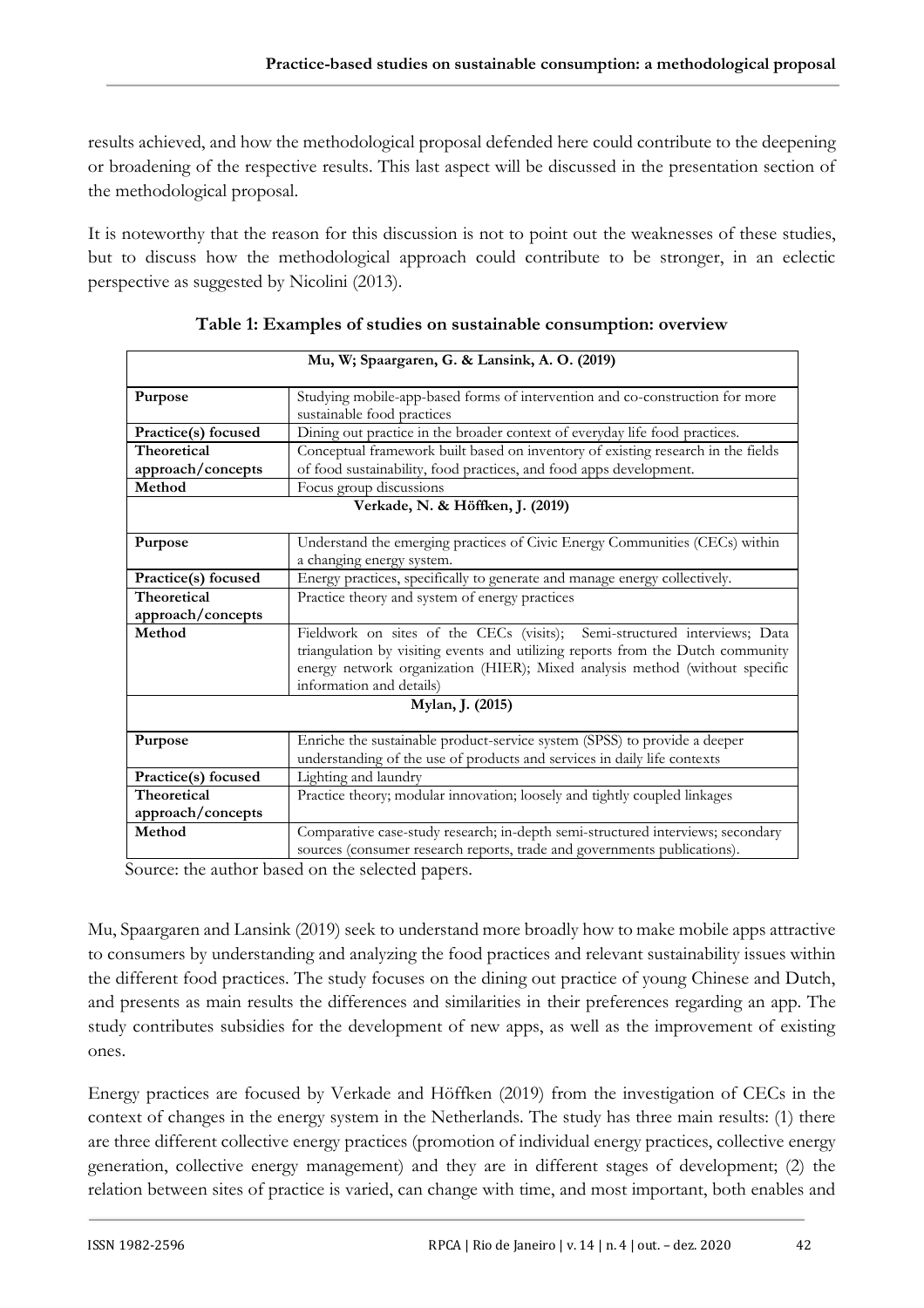hinders the energy practices; and, (3) the goals to be achieved are defined by collective energy practices, and when implemented, not only support the collective but also shape it.

Finally, Mylan (2015) seeks to deepen the approach of the product-service system in the daily life context, and focuses on laundry and lightining practices, based on insights from consumer sociology and practice theory. The study identified that the resistance to absorption of innovations is stronger in tightly coupled elements practices, because there is more demand for changes in practitioners' skills as well as in the meaning of those practices. In addition, when practices are less extensively linked, the sustainable product-service system diffusion can proceed more easily.

In the next section I present the methodological proposal, and apply the above examples to discuss how it contributes to deepen the analysis in order to broaden the comprehension capacity of sustainable consumption practices.

# **The Methodological Proposal: Phenomenological Approach and the Toolkit for Practice-based Studies on Sustainable Consumption**

Ontological, epistemological, and theoretical coherence (Grix, 2002) is a condition for researchers to make new discoveries safely, in addition to the fact that all research (and all theory and method) has political implications because it ultimately produces reality ( or hiding it) in a specific direction (Law & Urry, 2004). This is even more important when research and the method adopted, are also intended to be an intervention, and need to go beyond protocols and procedures, as in the case of the sustainability research mentioned and already proposed by other authors (Browne, et al. ., 2016, Pink & Mackley, 2016).

I agree with Browne *et al.* (2016) that the expansion of the range of methodological possibilities is a way to consolidate the research method as a form of intervention, and that this intervention has the potential to create ruptures that cause changes. This paper joins this effort of interventionist methodological construction by increasing the capacity of apprehension and understanding of the individual and collective dimensions of human and social phenomena, specifically those related to environmental, economic and social sustainability. In addition, as suggested by Shittu (2019), future research should consider the connections of household consumption to broader sociocultural institutions.

This expansion of methodological possibilities follows the very development of PBS, which, according to Nicolini (2013), should invest more in diversity than in the search for theoretical and methodological unanimity, among other ways, by the construction of a "toolkit" as a source of methodological alternatives capable of accounting for the nature of the practice phenomenon. Some authors propose a combination based on quantitative survey and qualitative interviews, I propose the adoption of a phenomenological immersion based on phenomenology as a method and on ethnography as a research strategy. Despite this difference, I consider that the two options allow to shift the debate "from epistemology (where what is known depends on perspective) to ontology (where what is known is made different)" (Browne *et al.*, 2016, p.179).

First, it is necessary to argue about the combination of phenomenology and ethnography. Social life is essentially based on multiplicity and reflectivity, and on procedural, relational, and negotiable activities. Hence, intersubjectivity is a fundamental element in the apprehension of social phenomena, and must be, also, an important part of the methods used to apprehend and understand such phenomena. However, it must be ensured that there is no symbiosis between the researchers' experiences and the experiences of the subjects surveyed (Prus, 1996; Patriotta, 2003; Manidis, 2015).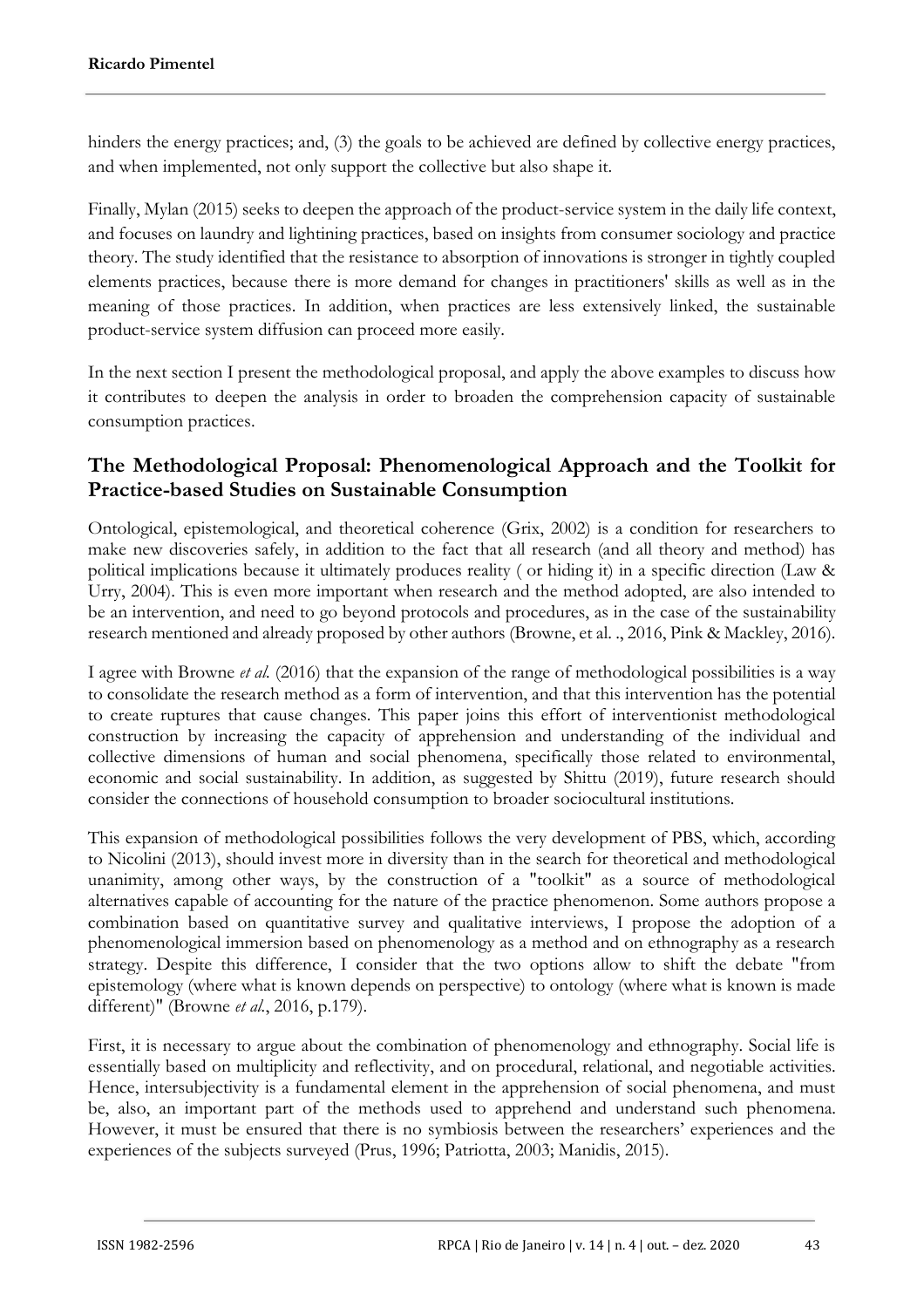It is precisely to face the challenge of the subject-object relationship showed above that I get support from the phenomenological dimension of the proposed immersion. First, this dimension is consistent with a theory of practice that is based strongly on Heideggerian notions of being-in-the-world and breakdown. According to Schatzki (1996):

It follows that interrelations among lives that transpire through life conditions also presuppose practices. Sociality, consequently, is not merely a hanging-together as established by and otherwise transpiring within practices. Sociality is essentially an interrelating of lives within practices (Schatzki, 1996, p.180).

The maintenance and reconstruction of a practice is a condition of sociality, inasmuch as it places the elaboration of the objectives and ends to which a practice proposes, and of which not always the practitioners are fully aware in the rational sense of the term. As part of the being-in-the-world*,* intentionality is part of another type of rationality, in view of the condition of entwinement, because we are constantly intertwined with other human beings and with objects, in a specific sociomaterial world, or in a specific sociomaterial practice. Called by some of practical rationality or practice logic of practice, it can often only be accessed in the occurrence of a breakdown, when a practice does not happen in the way it should or does not achieve the ends it is intended for, when, then, practitioners may become aware of it (Sandberg & Tsoukas, 2011; Dall'Alba & Sandberg, 2014).

In the proposed immersion, there is still the adoption of ethnography as a research strategy. To the objection that ethnography is a method, I answer that it is a method that belongs to the domain of methodological theories, and of the forms and strategies of carrying out scientific research, and that it can be oriented to a diversity of objects, among them practice as unit of analysis. This distinction between method and strategy loses its contours when we consider that different theoretical presuppositions or paradigms (e.g. interpretivists, constructivists, constructionists, critics, among others) unfold in different procedures without losing their ethnographic character.

I highlight some aspects of ethnography that support the idea of its role as a research strategy in the proposal presented here, and I trust the synthesis elaborated by Ybema, Yanow, Wels and Kamsteeg (2009), which emphasize some characteristics: (1) fieldwork; (2) real time contact with the object of study; (3) existence of non-material and often non-apparent dimensions; (4) attention to context; and finally (5) multiplicities of positions, situations, actors. I also follow the indications of Angrosino (2009), emphasizing that ethnography is based on field research in a personalized way and has the possibility of combining various techniques inductively, dialogically and holistically.

The use of ethnography in a study on sustainable consumption assumes a specific strategic role because it allows the researchers' to be involved with the studied practice(s) in such a way that the continuous and recursive process of identification and estrangement enables the approximation with the lived experience, and that its apprehension is more significant than in "non-emic" approaches (Pimentel & Nogueira, 2018).

The phenomenological immersion allows the researchers to elaborate methodological alternatives prior to fieldwork, without losing sight of the possibility of appearance of new alternatives that are demanded by new and emerging elements, considering the perspective of non-representational and nonpropositional practice adopted. If knowing the process of constructing the intelligibility of a practice is a fundamental element to know this practice, the practice of research itself must offer a fertile means for the construction of its own intelligibility. I believe that it is in this recursive process that analytical depth can flourish, as well as the capacity for intervention to increase, considering that to adopt the practicebased approach it is necessary to focus on at least two practices: the one that interests us and the researchers' epistemic practice (Nicolini, 2013).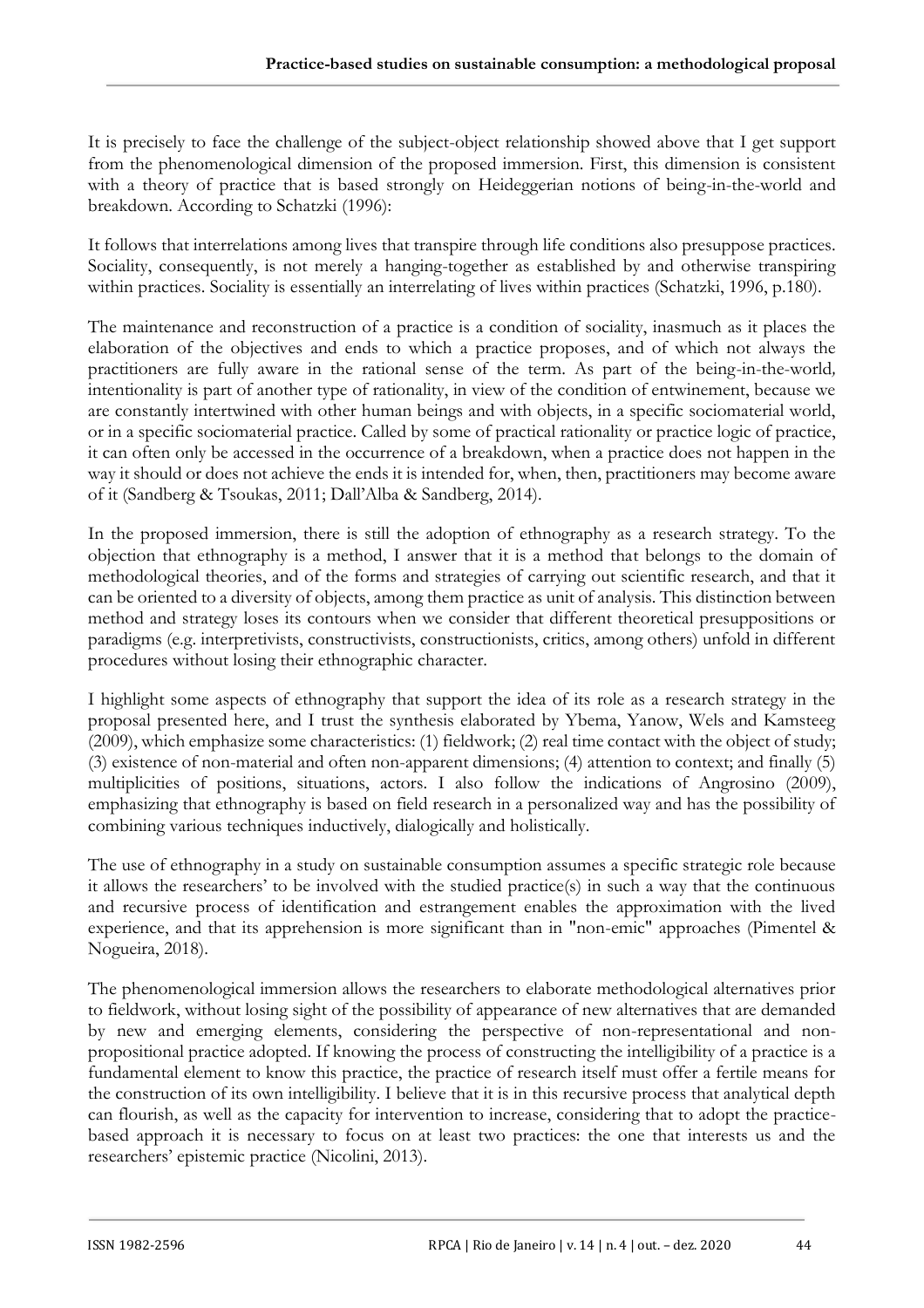In the Mylan´s paper (2015) phenomenological immersion could contribute to a deeper understanding of resistance to the absorption of innovations and what changes are needed in practitioners' skills through access to the intelligibility of practice, and support intervention for shift towards (more) sustainable consumption.

Phenomenological immersion could also contribute to the study by Verkade and Höffken (2019) to broaden the understanding of the differences between collective energy practices, and the variations between different sites of practice. The focus on the interconnectedness of practices and on intelligibility supports the ability to intervene in the pursuit of relatively more stable practices.

A question then arises: how to turn these assumptions and guidelines into a feasible and consistent fieldwork? In the section that follows I try to answer that question.

# **The Toolkit**

The choice of the toolkit should privilege access to everyday life, to the thoughts, feelings, understandings and meanings produced by the practioners. I present below some possibilities for this construction, with an emphasis on alternative and less commonly used approaches, considering that more known options such as the in-depth interview in qualitative research is already consolidated, and it is proven by the profusion of studies that adopt it, due to the nature of the object of study, and the efforts of social researchers to broaden and diversify the discussion of research methods (Dumay, 2011).

This proposal suggests the need to intensify the apprehension of elements that are not directly "visible", as well as the interconnection of different practices. In addition, it seeks to broaden the view on a given social organization, and especially to expand the capacity that method be also a form of intervention as required by the studies on sustainable consumption. I focus on the interview-to-the-double, on the crossed self-confrontations, as well as on some artifacts and technological resources focused on the capture of images and sounds to overcome the limitations imposed by the spoken and written language, considering the importance of the corporiality and of the sociomaterial arrangements in this type of research. At the end, I present and discuss one data analysis method.

### **Interview-to-the-double**

The technique consists of instructions given by the interviewed in response to the question: suppose I am your double and tomorrow I should replace you in your work. What instructions should you convey to me so that no one notices the replacement? The dialogue is focused on the description of the action, not its motives.

According to Nicolini (2009a), the interview-to-the-double generates a form of discursive production, and the understanding of the nature of this production is critical if one intends to adopt the methodology of representation of the practice reflexively.

The dialogical interaction becomes useful for the analysis and representation of a practice, since it allows you to overcome a view *from inside*, by evoking critical elements such as normativity, detailing, and morality involved in a practice. In addition, it allows a projective view from the forefront, where practice is experienced as orientation and irreversibility. Being a simple and feasible technique, but not less profound or important, it allows to (1) overcome the barrier of rationality and unconscious repression; (2) give visibility to past work by describing the future; (3) access to the way the interviewee orders the collective world from an individual perspective; (4) reveal ambiguities; (5) contribute to access the normativity of the practice; and, finally, (6) grasp the interconnections between different practices as a means of accessing and representing social organization (Nicolini, 2009a; Gherardi, 2012).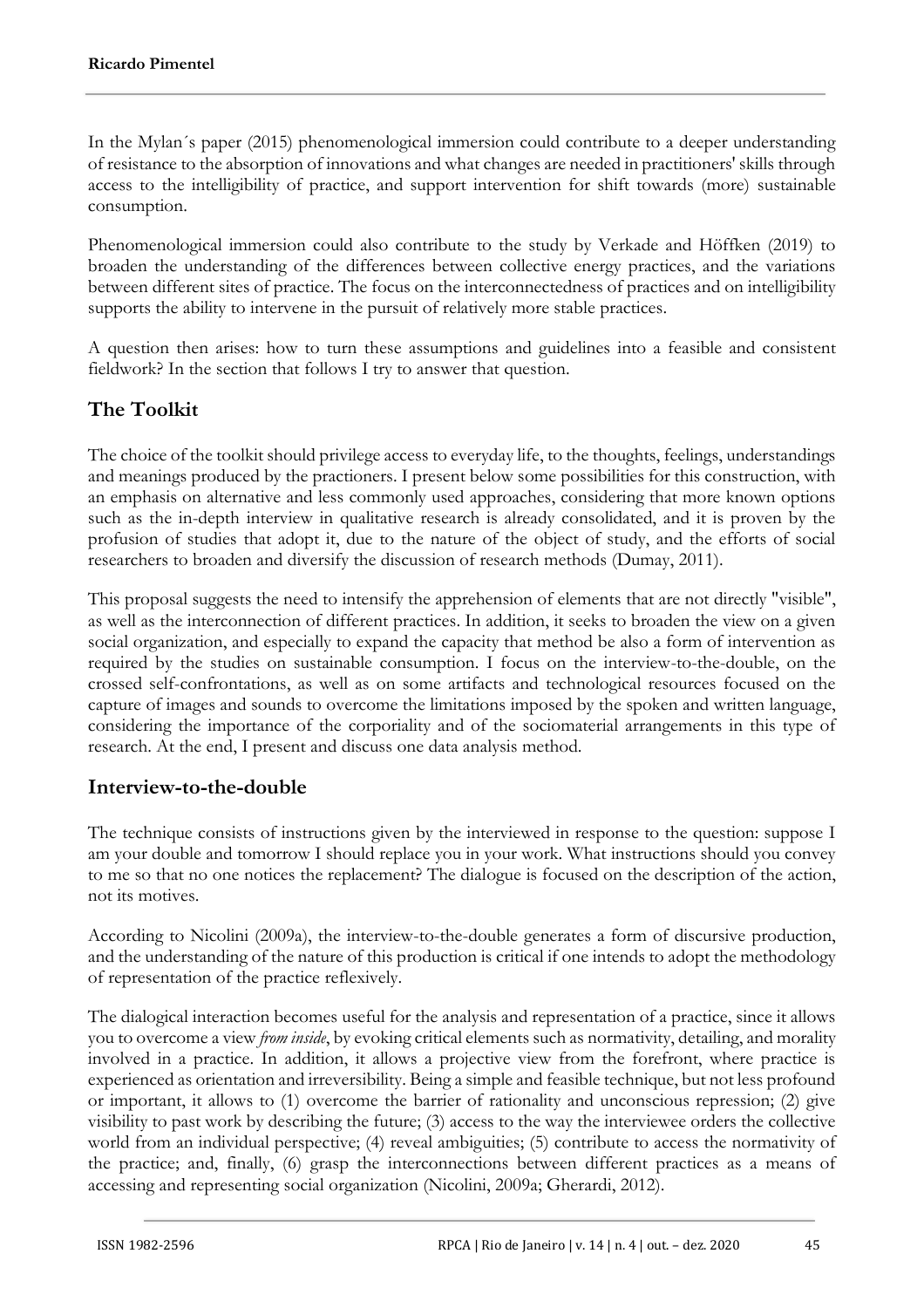Gherardi *(id. ibid.,* p. 164) identifies the interview-to-the-double as a projective technique that allows to focus the interests and concerns of the respondent, through the clarification and understanding of aspects of the actions and activities that would not be clarified because they are ambiguous, unconscious, unusual and bizarre for him/herself. In making a projection of these elements out of himself as instructions, the respondent puts forward relevant elements of his/her activity. According to the author, the interviewto-the-double "has the advantage of rendering the work 'visible' by making it 'tellable'". This situation in which the subject dialogues with him/herself through the dialogue with the other leads him/her to find strange his/her own experience, rediscovering it and then reorganizing it from another point of view, which is already a form of intervention.

Strangeness, rediscovery and reorganization are epistemological in nature and have a significant methodological impact. According to Gherardi (2012), this process encompasses the researchers and practitioners in a different but related way. While for the researcher it is a process of representing the practice to interpret it, for practitioners it is a process of representation and re-apprehension, which gives them the condition of reflecting critically upon: (1) having to organize a narrative in the form of instructions; and (2) being confronted with the awareness of their narrative as feedback provided by the researcher. In view of this impact, some elements and precautions should be considered prior to deciding to use them, according to Table 2.

| Elements            | Interview-to-the-double                                                                             |
|---------------------|-----------------------------------------------------------------------------------------------------|
|                     | The interview is a social interaction and not an objective data collection;                         |
|                     | The themes discussed are socially constructed in the interview; interviewee and                     |
| Theoretical         | interviewer play an active role;                                                                    |
| assumptions         | The interview contextualizes the situation of the dialogue with the broader context;                |
|                     | The reciprocal knowledge between interviewee and interviewer increases the                          |
|                     | interviewee's trust and commitment;                                                                 |
|                     | The interview makes explicit the organization of a partial and implied discourse, and               |
|                     | allows a view from inside of a practice;                                                            |
|                     | Emancipatory: to increase practitioners' power of action;                                           |
|                     | Heuristic: collective reflection on group knowledge;                                                |
| Possibilities<br>of | Interventionist: change and improvement of the work process through the discussion                  |
| use                 | of internal and external conflicts and the construction of new perceptions of reality;              |
|                     | Methodological: describe and analyze one or more practices.                                         |
|                     | Transpose the barriers of rationality, selective self-consciousness, social                         |
|                     | influences and unconscious repression;                                                              |
|                     | Gives present visibility to past work, through narrative in the future;                             |
| Benefits<br>of      | Access to the way the interviewee imposes an individual and collective order                        |
| adoption            | on reality;                                                                                         |
|                     | The instructions given allow the interviewer to grasp ambiguities that the                          |
|                     | interviewee might be reluctant or unable to reveal;                                                 |
|                     | It gives access to morality and the normativity of practice by allowing access                      |
|                     | to what should and what should not be done.                                                         |
|                     | It should not be used as an isolated technique, but as part of research                             |
|                     | methods that prioritize the researcher's participation;                                             |
|                     | It should be applied after building a trust relationship with the interviewee                       |
|                     | (s). In this sense, it requires a significant time of the researcher's presence in the research     |
| Care in adoption    | environment:                                                                                        |
|                     | The respondent should be explicitly encouraged to offer second-person                               |
|                     | instructions to a fictitious double, to provoke internal dialogue and increase attention to detail; |
|                     | In a PBS, the interview should have a low degree of structuring to allow the                        |
|                     | analysis of how the interviewee prioritizes aspects of practice;                                    |
|                     | The interventions of the interviewee should be in the sense of only                                 |
|                     | requesting more information (When? In what situation? How?), But not reasons and                    |
|                     | explanations (Why?).                                                                                |

**Table 2: Interview-to-the-double: Overview**

Source: prepared by the author from Nicolini (2009a) and Gherardi (2012)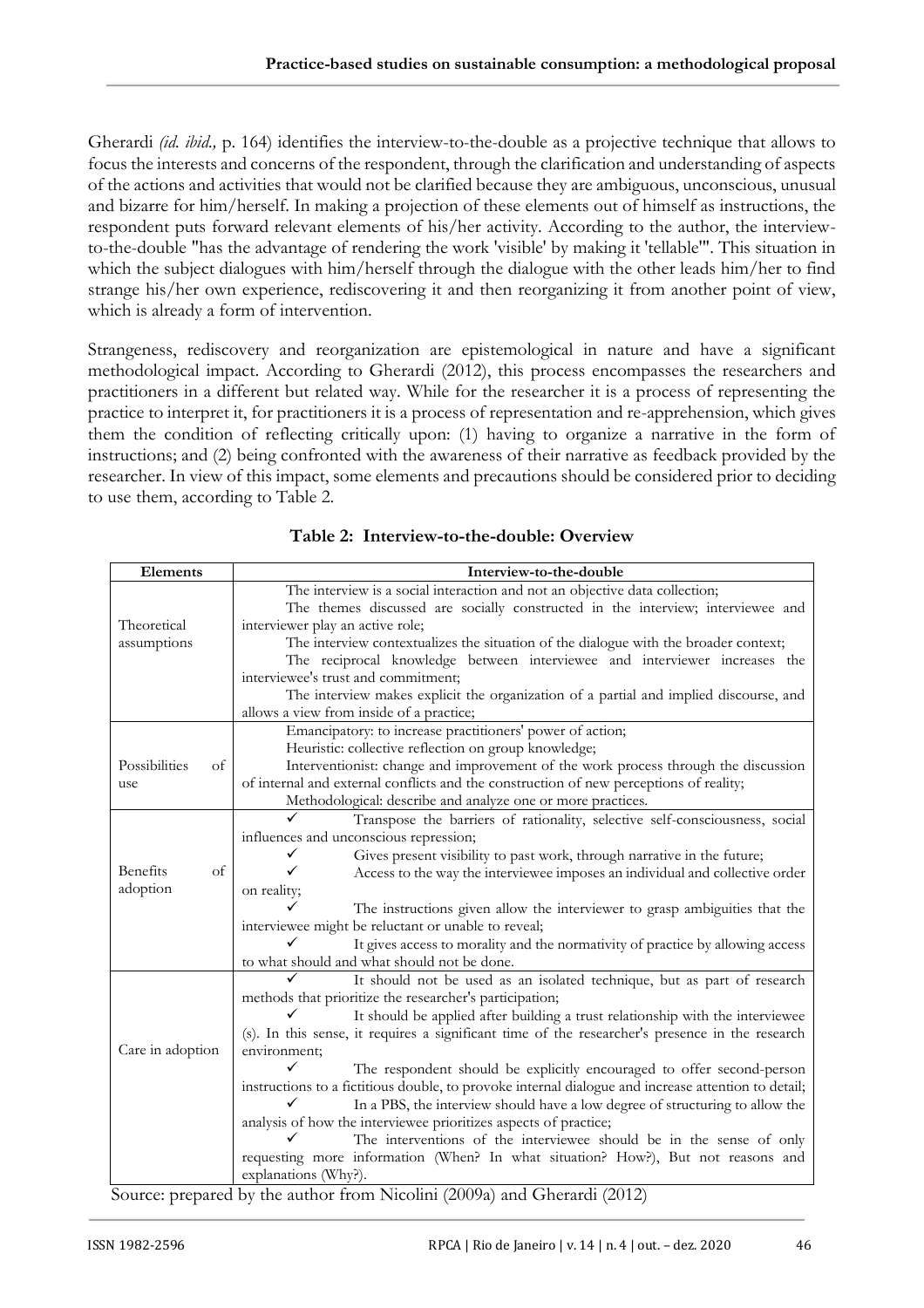The use of the mobile app by practitioners can be understood beyond an individual activity (Mu *et.a.l*, (2019). The ITTD allows us to go beyond identifying commonalities and/or differences of use in different contexts, because the situation of the dialogue puts the practice in a broader context.

The ITTD may also contribute to studies such as Mylan's (2015). The need for building new skills and new meanings can be better understood because ITTD can be applied to building new perspectives of reality.

## **Crossed self-confrontation**

A crossed self-confrontation was developed in the context of Yves Clot's Activity Clinic. For the French author, there is a difference between real activity and actual activity because not always what is important in what is done is accessible by simple observation and description. For him, the activity is also formed by "what one does not do, what one tries to do without being successful (...) what one would wish or could have done and what one thinks to be able to do elsewhere.... what is done to avoid doing what must be done; what should be redone, as well as what had been unwillingly done" (Clot, 2008, p. 103). Thus, the crossed self-confrontation is based on a dynamic of debate and search for the collective dimension of human action and can contribute to studies on sustainable consumption that are focused on intervention for change.

The main objective to be achieved is to transform work (here understood in the broad sense) into an object of thought by triggering a reflexive analysis of habitual and daily activities. In the crossed selfconfrontation, each subject analyzes and comments on the actions of others that occur in the same activity. The basic material for this analysis is the recording of sound and image of each one's actions, followed by the comments of the various subjects, creating a collective subject that is formed from that analysis, since the agents involved in the analysis (researchers and workers) occupy the roles of observed and observers simultaneously, becoming co-authors of the data collected, and having an important role in their analysis (Clot, 2008).

It is necessary to consider that the work of Yves Clot was elaborated as an interventionist proposition that aims to increase the subjects' power to act, through the dialogical interaction that allows the encounter of the subjects, not in the activity itself, but in the analysis of the work process, which enables the creation of a new object of thought and its development. However, we consider that its application can be very useful in sustainable consumption studies that seek collective changes, because by the collective subject it is possible to access the practice, and that we can think of an intervention that goes beyond the individual, without leaving aside the individual capacity of agency.

Clot (2008) also shows that through the enunciations, the dialogical interaction enables the encounter between the subjects, not in the activity itself, but in another one: in the process analysis activity that enables the creation of a new thought object and its development. That is, expanding the power of thinking and the power to act, which started from a dialogue where the initial objectives were different. The reported discourse and the discourse that reports by means of a hybridization of the utterance (intentional hybrid) engenders a new thought that is an awareness of the interlocutors about their activity. It is from the relation of the inner discourse with the outer discourse, which occurs in dialogical activity that one reaches the passage from one thought to another, the awareness, the development and expansion of the power to act.

New perceptions of the reality can emerge from conversational activity, and by accompanying and explaining how the meaning of words changes throughout the dialogue, the researcher can put the conversational activity at the service of the analysis activity, enabling to organize the bifurcation of meaning, that is, the subjects do not need to agree fully. They can find mutual support points for the development of their own thinking. These mutual points can contribute to represent a practice, to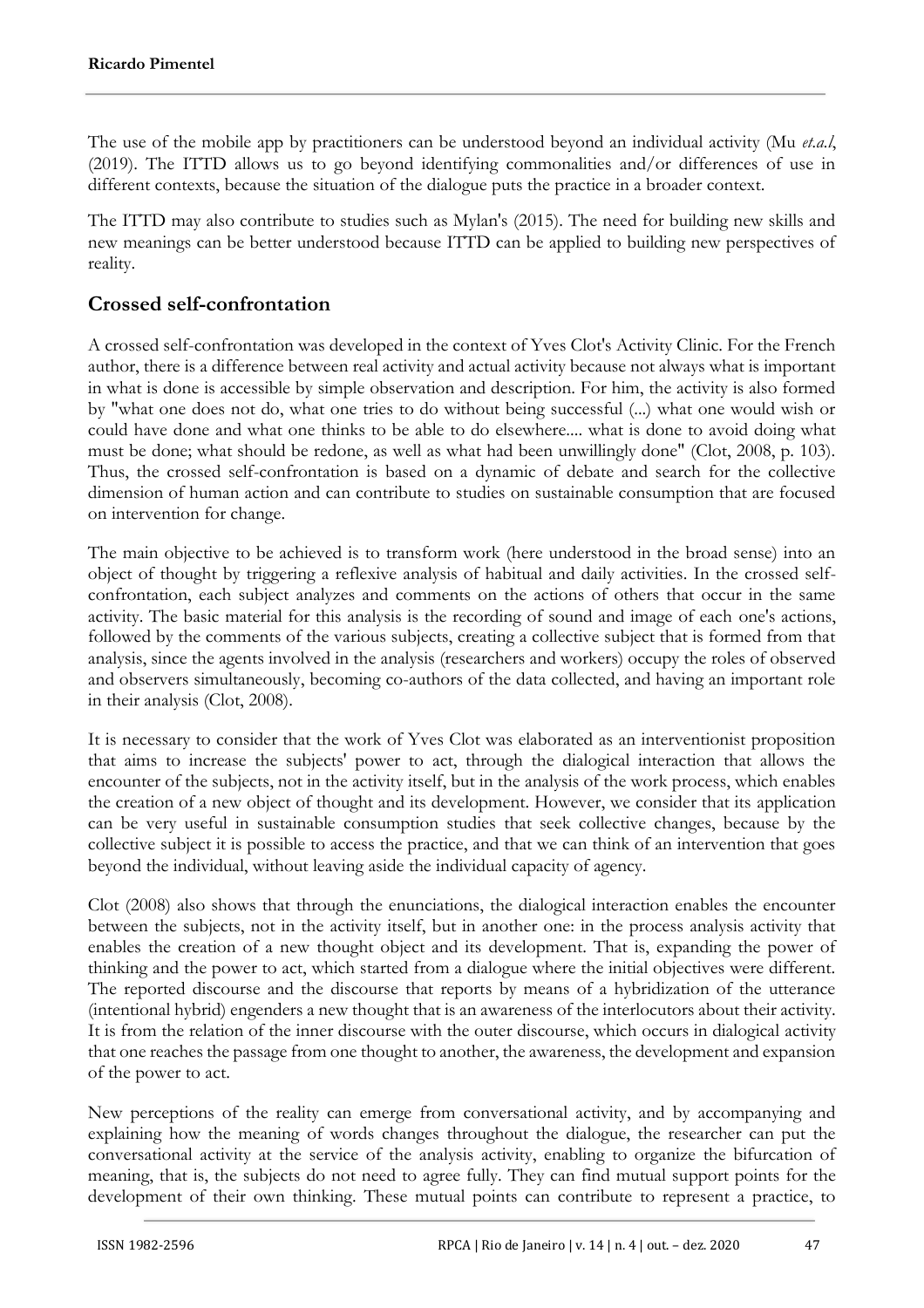understand the process of construction of its intelligibility, and to support the process of intervention and change.

As previously pointed out in the case of ITTB, the possibility of generating new perceptions of reality may contribute to the study by Mylan (2105), but also to the other two examples presented.

Because crossed self-confrontation allows practitioners to broaden their understanding of the practice, impacting researchers' broadened understanding, the dialogic interaction between mobile app users for green foods could go beyond the focus group results (Mu *et. al.*, 2019). Besides allowing the expression of feelings and the generation of ideas, it could generate the intentional hybrid, with the consequent broadening of awareness about the activity, and the development and expansion of the power to act. It can further enhance the ability to understand and overcome developmental stage differences between collective energy practices, and how they shape and sustain the collective (Verkade, & Höffken, 2019).

## **Studies on sustainable consumption and capture of everyday life**

One of the challenges of the sustainable consumption studies is to capture the experience of practitioners in the "here-now" of everyday life, because it is in it that the connections between the elements of practice are actualized through a continuous reproduction, circulation and integration (Strengers *et. al*., 2016; Shove *et al*, 2012; Warde, 2005). In this sense, a research that seeks to generate - or to be itself - an intervention, requires access to practices not only as reports or shared meanings, but as daily and concrete experiences.

The capture of the daily experience is easier to propose than to perform, due to some factors: (1) the behavior change of the subject when observed; (2) the attention of the subject focused on an object does not mean the impediment of the perception and influence of other elements around him; and finally, (3) some elements of everyday experience are tacit, distributed in the group and transient (Lahlou, 2010). There are a few studies aimed at capturing and transmitting everyday experience using new digital technologies (Cordelois, 2010; Habert & Huc, 2010; Kane & Fichman, 2009; Le Bellu; Lahlou & Nosulenko, 2010; Lewis; Pea; & Rosen, 2010).

For Lahlou (2010), experience-focused studies can benefit from the use of digital technology. One benefit is the ability of those technological means to allow the multimodal and situated experience to be revived from the point of view of the subject, allowing its subjective recording. This is achieved through portable cameras that portray the subject's point of view making him/her his/her own observer.

This self-observation contributes to overcome another challenge of the capture of experience, that is, the reduction of the effect of the observer on the behavior of those who are observed. This benefit has special value for research that seeks to intervene and bring about changes, as it allows a critical analysis after the execution of actions and activities that make up a practice, as close as possible to what that experience would be without any type of interference. In addition, the possibility of reviewing the experience from the same point of view helps to recall and relive the objective and subjective details present at that time. Those benefits get close to those offered by the interview-to-the-double and by the crossed self-confrontation, suggesting that a combination of these techniques can be quite fruitful.

All the practices studied in the examples presented can be better understood by using the techniques shown above. Laundry, lightning, dining out, collective generation and energy management practices can best be described from the practitioners' point of view, and from detailed images of how practices happen in the here-now.

Even with the benefits mentioned, the use of those technologies can cause some bias, since the interference in the perception that others that interact with it have of the situation, changing their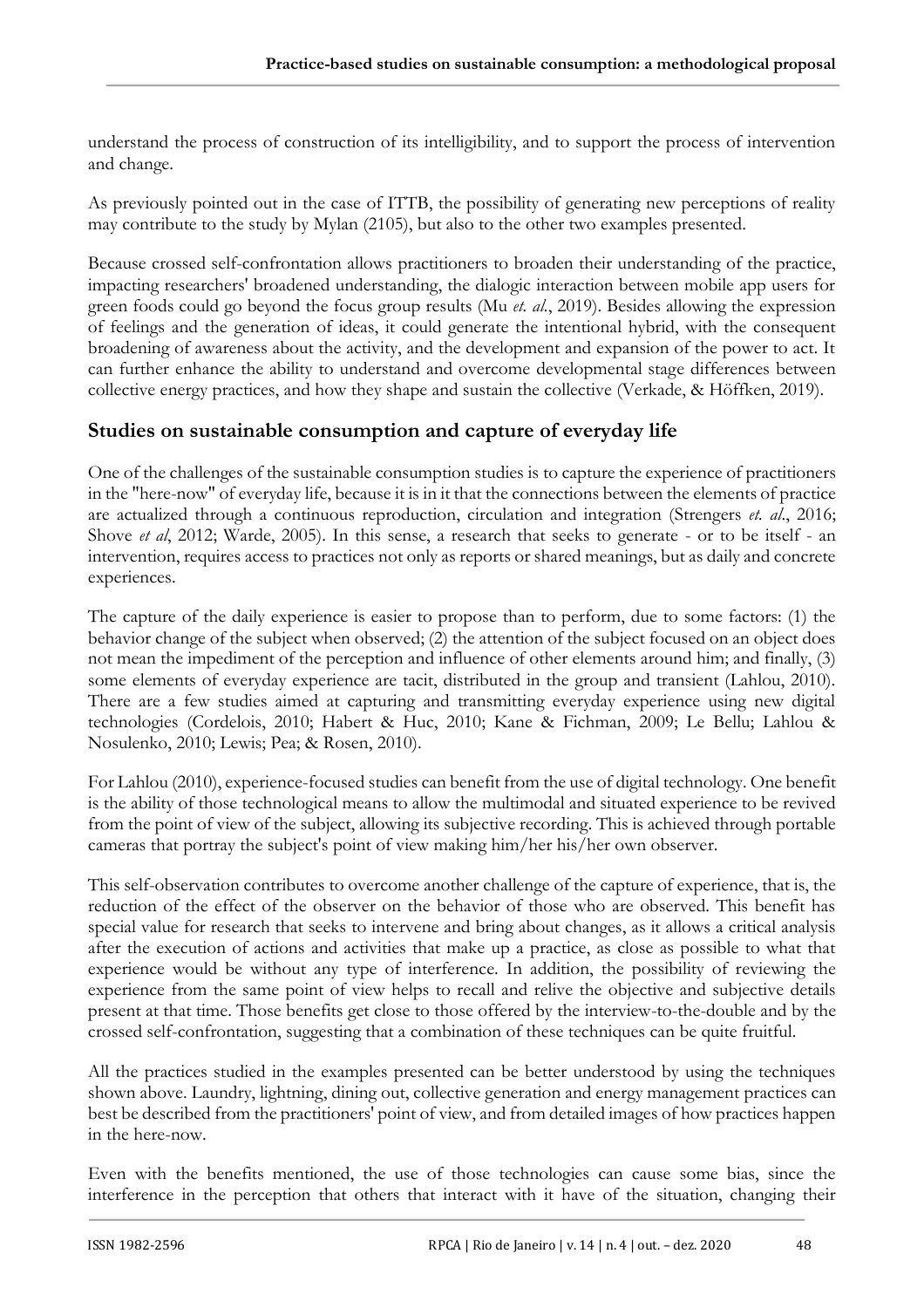behaviors and, therefore, the situation. The combination of interview-to-the-double and crossed selfconfrontation can minimize this bias by allowing the change of position between observer-observed, by the conversational dynamics that both techniques cause.

If data collection plays an important role in the type of research focused on this paper, analysis procedures are no less important. In the next section, I suggest an analysis process compatible with the immersion proposed.

# **Analytical possibilities**

The need to capture the construction, maintenance and reconstruction of intelligibility and the meaning of a practice in an intervention research requires the use of data treatment and analysis procedures that can go beyond the individual dimension, without neglecting the lived experience of the practitioners. One of the procedures I suggest is to give special attention to language to be a channel for accessing the sense given by the subject to the lived experience (Giorgi, 2005; 2007; Lanigan, 1994; 2013)

According to Lanigan (1994), experience is the flow between perception and expression. In this sense, apprehending this flow can help explain the refinement and increasing clarity of perception and expression as a process for accessing the subject's consciousness. In another paper, the author (2013) explores this discussion by showing that communication is a means (*medium*) between four interconnected levels: the intrapersonal, interpersonal, group and intergroup levels. Communication is a verbal and gestural form of conscious experience, socially and culturally contextualized as a discourse*.* It is believed that this approach. Thus, it is possible to group the phenomenological analytical techniques into three progressive, but synergistic procedures: (1) phenomenological description, whose focus is discourse as a system of signs; (2) phenomenological reduction, where the expression of meaning is sought through revelatory sentences, and where the focus is the signifiers in the signs system; and (3) the phenomenological interpretation where one seeks the perception of the senses with a focus on meaning, or that which "can be said". The search for the evidence is given by the revelation of the dialectical relation between what is experienced (captures) and what is processed by thought (date), and which constitutes the consciousness of experience.

In the analysis of the data collected through the phenomenological immersion, I propose their description, reduction and interpretation at each phase of the process. The description should take as a starting point the identification of the relevant themes, taken as the immediate manifestations of the practice, from which units of meaning are proposed from these themes and correlated to the set of data collected. The aim is to reduce these units of meaning to a general chart with agglutinating classifications, on which a new reduction effort is made to identify similarities and differences, and to arrive at the descriptive categories of the focused practice.

The analysis follows by interpreting the descriptive categories that emerged from the analysis, taking as reference the elements of the studied practice that was apprehended in the ethnographic approximation. This process often requires the return to the field for new data collection, as well as the return to data for new analysis procedures, repeating the sequence description, reduction, and interpretation. This agrees with Lanigan (2013), who considers that each of the three phases contains elements of the others, and with the strategy of zooming in and zooming out proposed by Nicolini (2009b). In other words, the process of description, for example, is already a reduction and an interpretation, and so on. The final effort of interpretation must always be to understand the intelligibility of practice by analyzing their process of construction, reconstruction and maintenance by practioners. In studies on sustainable consumption this analysis is also linked to the change of individuals "from being autonomous or normfollowing decision makers to being carriers and performers of socially shared practices who can be recruited into, or out of, various practices" (Strengers *et al*, 2016; Shove & Pantzar, 2007).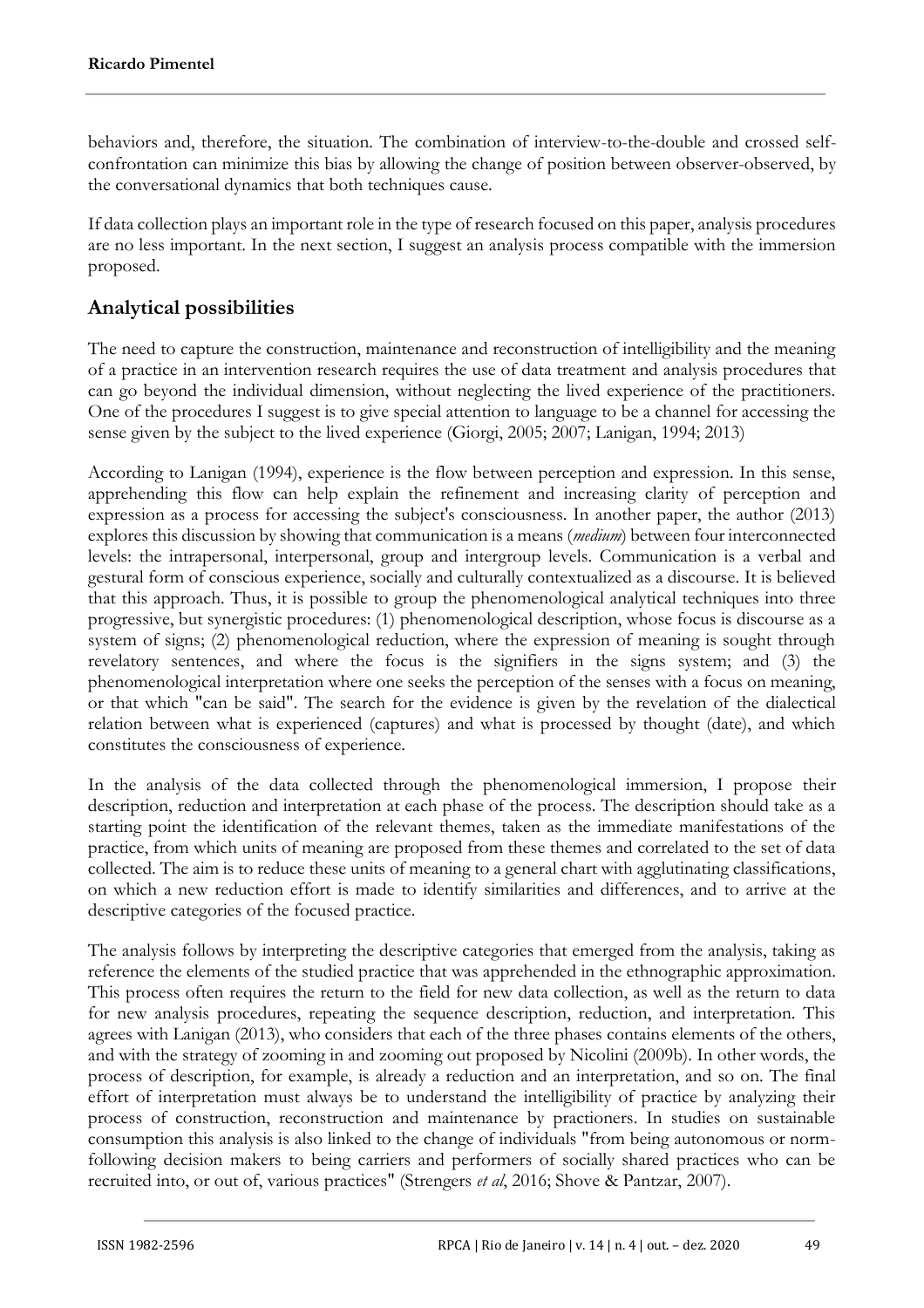# **Conclusions**

The reflections presented in the paper were motivated by the challenges highlighted: the unsustainable way of life in contemporary society; the need for effective changes in society to stop and reverse the situation of resource consumption beyond the planet's biocapacity; the role of consumption in this context; the need to deepen knowledge about consumer practices; and the need for intervention actions capable of making this change concrete with global effects. The methodological proposal aims to contribute to theoretical and practical studies, which support the actions of governments and society, in order to overcome the challenges identified.

The main contribution of the methodological proposal is the expansion of the researcher's participation in the studied reality, in order to overcome the proposition of prescriptive models and standards that predominate in the ABC approach, seeking to deeply understand the consumption practices and subsidize intervention policies that promote social changes towards sustainable practices.

The phenomenological immersion proposed assumes that intelligibility is a constitutive element of practice, not just a prerequisite or a result. Moreover, as the content, process and product of collectively organized human activities, practice is the basic unit of social analysis, and its in-depth study allows us to focus on the process of building and changing a social organization.

In this sense, in research where the method as an intervention is essential, the combination of phenomenological and ethnographic approaches allows nuances and elements whose delimitation is not possible in a totally objective way, to be captured by the researcher through successive approaches to the studied object. A practice is also composed of what is not said and what is not done, fundamental components of its intelligibility, but not in an immediate way. Thus, the researcher can experience the role of practitioner, as well as observer and analyst, and increase its ability to intervene.

Change is at the heart of the intelligibility of a practice that is constantly under construction, reproduction, and reconstruction. In a research in which changes play an epistemic role, it is necessary to understand the process of construction, reproduction and reconstruction of the intelligibility of the research practice itself. It is in this confluence that the adoption of the proposed method is justified in the case of studies on sustainable consumption.

I presented three examples of consumption studies in order to discuss some possibilities to adopt the proposed phenomenological immersion. In all of them, increasing researcher participation is an important contribution. ITTD and crossed-self confrontation are especially suited to know practices as laundry, lighting and using an app, where some activities are not accessed immediately. The techniques are also indicated in intervention situations, where, in addition to the researcher studying the practice also seeks to provoke its transformation.

The study does not yield results of an empirical investigation, but I consider that the discussion of the examples overcomes this limitation. The valorization of the diversity of theoretical, methodological and data collection techniques opens space for what emerges from the field, allowing for changes without quality loss of the research, since the researchers monitor them, at the same time as they are part of the result expected. In addition, the article sought to offer a contribution as an argumentative essay, by presenting propositions for the approach of the PBS to interventionist research on sustainable consumption. In this case, bring and discuss ideas that seek to broaden methodological and analytical resources such as interview-to-the-double, crossed self-confrontation, and digital media and their implications.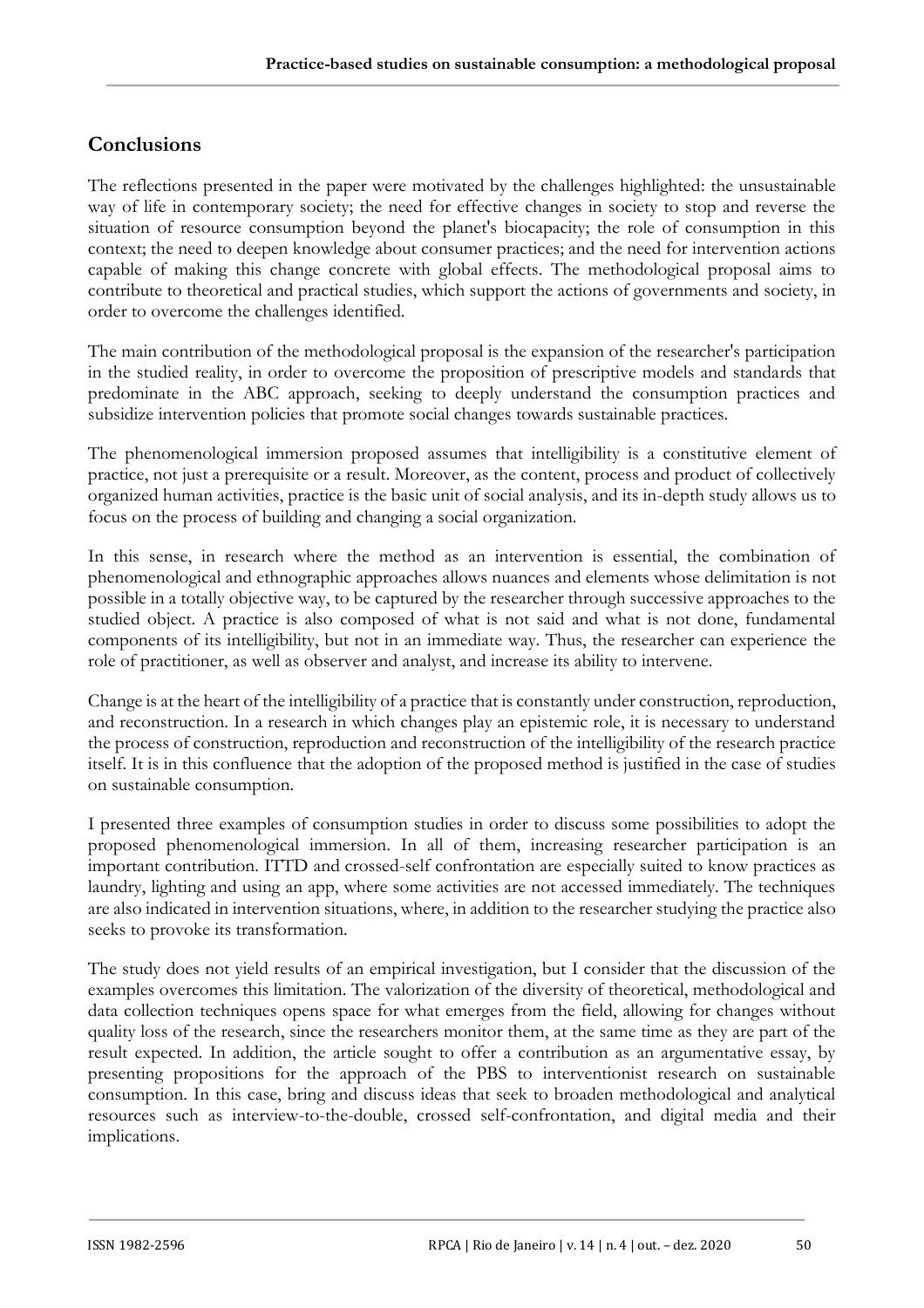## **References**

Angrosino, M. (2008) *Doing Ethnographic and observational research*. SAGE.

Bate, S.P. (1997) Whatever happened to organizational anthropology? A review of the field of organizational ethnography and anthropological studies. In *Human Relations*, https://doi.org/10.1023/A:1016961918626.

Baudrillard, J. (1995) *Sociedade de consumo***.** São Paulo: Elfos.

Bauman, Z. Turistas e vagabundos. In *Globalização: as consequências humanas*. Rio de Janeiro: Jorge Zahar Editor, 1999. p. 85-110

Bauman, Z. (2005) *Vidas desperdiçadas.* Rio de Janeiro: Jorge Zahar Editor.

Bjørkeng, K.; Clegg, S.; & Pitsis, T. (2009). Becoming (a) Practice. *Management Learning*, 40(2), 145-159.

Browne, A.; Medd, W; Anderson, B.; & Pullinger, M. (2016) Intervening in practice through quantitative and mixed methodologies. In: Strengers, Y.; & Maller, C. *Social Practices, Intervention and Sustainability*: beyond behavior change. New York: Routledge.

Brownlie, D., Hewer, P., Wagner, B., & Svensson, G. (2008) Management theory and practice: Bridging the gap through multidisciplinary lenses, *European Business Review*, https://doi.org/10.1108/09555340810913494.

Clot, Y. (1999) *La fonction psychologique du travail*, 5ª ed, Paris: PUF.

Clot, Y. (2008) *Travail et pouvoir d'agir*, Paris: PUF.

Cordelois, A. (2010) Using Digital Technology for Collective ethnographic observation: An experiment on "coming home", *Social Science Information*, 49(3), 445-63.

Corsini, F.; Laurenti, F; Meinherz, F. Appio, F. P.; Mora, L. (2019) The Advent of Practice Theories in Research on Sustainable Consumption: past, current and future directions of the field. *Sustainability*, 11 (2), p. 341. doi:10.3390/su11020341

Dall'alba, G., & Sandberg, J. A (2014). Phenomenological Perspective on Researching Work and Learning. In: Billet, S.; Harteis, C.; & Gruber, H. (eds.). *International Handbook of Research in Professional and Practice-based Learning.* Springer Science.

Dreyfus, H. (2007) Detachment, involvement, and rationality: Are we essentially rational animals? *Human Affairs*, doi.org/10.2478/v 10023-007-0010-0.

Eikeland, O.; & Nicolini, D. (2011) Turning practically: Broadening the horizon". *Journal of Organizational Change Management*, doi.org/10.1108/09534811111119744.

Eizenberg, E.; & Jabareen, Y. (2017) Social Sustainability: A new concept framework. Sustainability, 9 (68). D10.3390/su9010068.oi:

Featherstone, M. (1990) *Cultura de Consumo e Pós-modernismo***.** São Paulo: Studios Nobel.

Featherstone, M. (1997) *O Desmanche da Cultura***:** *globalização, pós-modernismo e identidade*. São Paulo: Studios Nobel.

Fendt, J; Kaminska-Labbé, R.; & Sachs, W. M. (2008) Producing and socializing relevant management knowledge: Re-turn to pragmatism. *European Business Review*, 20(6), 471-91.

Gherardi, S. (2009a) Introduction: The Critical Power of the Practice Lens. *Management Learning*, https://doi.org/10.1177/1350507608101225.

Gherardi, S. (2009b). Knowing and Learning in Practice-based Studies: An introduction. *The Learning Organization.* https://doi.org/10.1108/09696470910974144.

Gherardi, S. (2012) *How to Conduct a Practice-based Study: problems and methods.* UK/USA: Edward Elgard Publishing Limited.

Giorgi, A. (2005) The phenomenological movement and research in the human sciences. *Nursing Science Quarterly*, 18(1), 75-82.

Giorgi, A. (2007) Concerning the phenomenological methods of Husserl and Heidegger and their application in Psychology, *Collectio du Cirp*. 1, 63-78.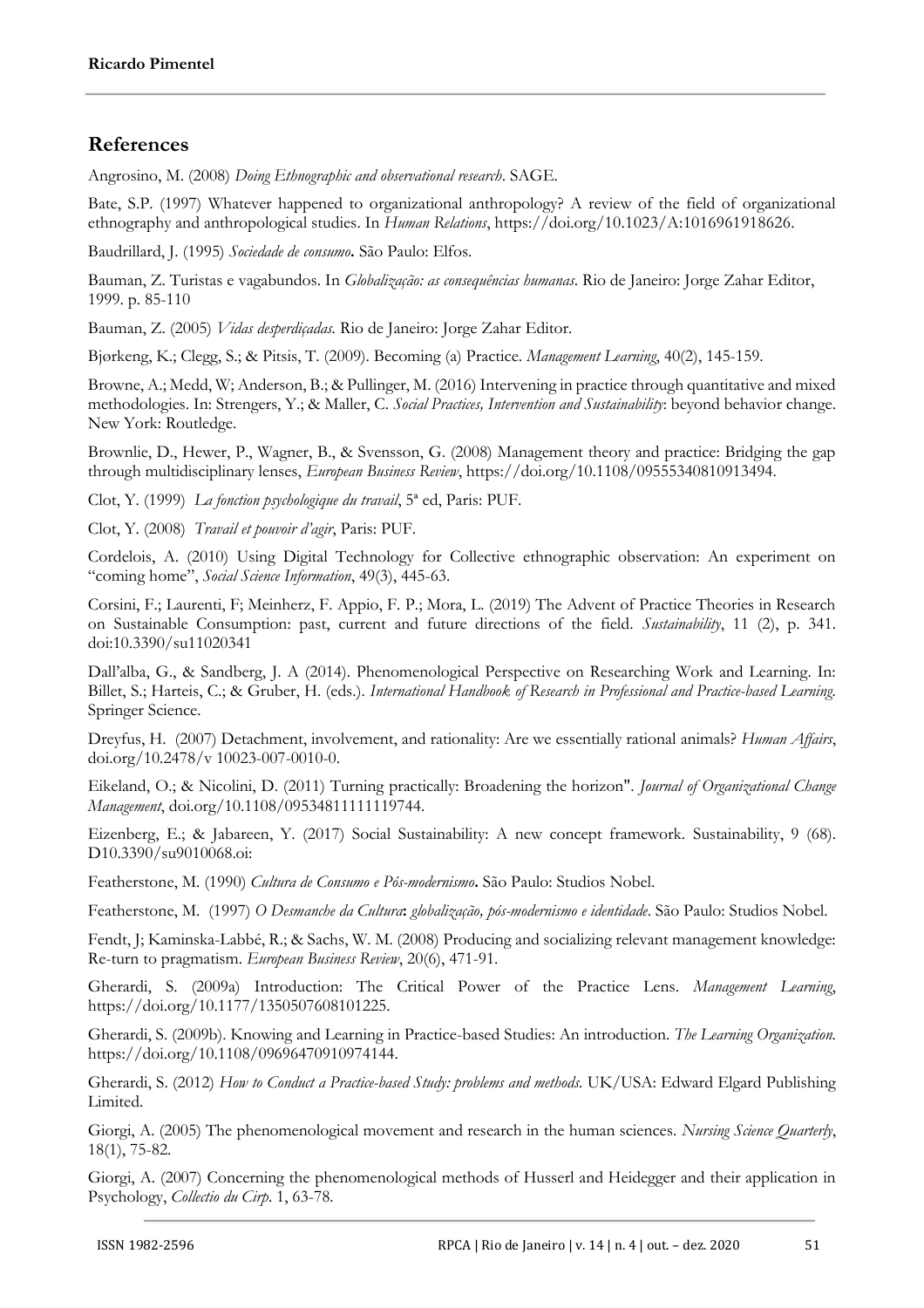Grix, J. (2002) Introducing Students to the Generic Terminology of Social Research. *Politics,* 22(3), 175-86.

Grunert, K. G. (2011) Sustainability in the Food Sector: a consumer behaviour. *International Journal on Food System Dynamics*, 2 (3), p. 207-218

Habert, B.; & Huc, C. (2010) Building Together Digital Archives for research in Social Sciences and Humanities, *Social Science Information*, 49(3), 415-443.

Heidegger, M. (2010) *Being and Time: A revised edition from Stambaugh translation*. Albany: State University of New York Press.

Holbrook, M. B. (2008) Compromise is so…compromised: Goldilocks, go home. *European Business Review*, v. 20, n. 6, 570-578.

Kane, G. C.; & Fichman, R. G. (2009) The Shoemaker's Children: Using wikis for information systems teaching, research and publication. *MIS Quarterly*, 33(1), 1-17.

Kostulski, K. Development of Activity through reflection: The case of the public prosecutor's lapsus linguae. *Journal of Organizational Change Management*, V. 24, n. 2, 2011, 191- 210.

Labatut, J.; Aggeri, F.; Astruc, J.; Bibé, B.; & Girard, N. (2009). The active role of instruments in articulating knowing and knowledge – The case of animal qualification practices in breeding organizations. *The Learning Organization*, https://doi.org/10.1108/09696470910974162.

Lahlou, S. (2010) Digitization and transmission of human experience. *Social Science Information***,** https://doi.org/10.1177/0539018410372020.

Lanigan, R. (February 2013) Communicology and Culturology: semiotic phenomenological method in applied small group research. *The Public Journal of Semiotics*, IV (2), 71-103.

Lanigan, R. (January 1994) Capta versus data: Method and evidence in communicology. *Human Studies*, 17-1(2), 109-130.

Law, J.; & Urry, J. (2004) Enacting the social. *Economy and Society*, 33, 390-410.

Le Bellu, S.; Lahlou, S.; & Nosulenko, V. (2010) Capter et transferer le savoir incorporé dans um geste professionnel, *Social Science Information*, 49(3), 371-413.

Lewis, S.; Pea, R.; & Rosen, J. (2010). Beyond Participation to Co-creation of Meaning: Mobile social media in generative learning communities, *Social Science Information*, 49(3): 1-19.

Liedtke, C.; Hasselkuß, M.; Speck, M; & Baedeker, C. (2017) Transition and Social Practices. *Journal of Sustainable Development*, 10 (5). doi.org/10.5539/jsd.v10n5p25.

Lin, D.; Hanscom, L.; Murthy, A.; Galli, A.; Evans, M.; Neill, E.; Mancini, M. S.; Martindill, J.; a Medouar, F.; Huang, S.; & Wackernagel, M. (2018). Ecological Footprint Accounting for Countries: Updates and Results of the National Footprint Accounts, 2012–2018. *Resources*, 7(58). doi:10.3390/resources7030058

Lipovetsky, G. (2007) *A Felicidade Paradoxal.* Lisboa: Edições 70.

Miettinen, R., Samra-Fredericks, D., & Yanow, D. (2009). Re-turn to Practice: An introductory essay. *Organization Studies*, https://doi.org/10.1177/0170840609349860.

Mylan, J. (2015) Understanding the Diffusion of Sustainable Product-Service Systems: insights from sociology of consumption and practice theory. *Journal of Cleaner Production*, 97 (2015), p. 13-20. doi:10.1016/j.clepro.201401.065.

Mu, W; Spaargaren, G. & Lansink, A. O. (2019) Mobile Apps for Green Food Practices and the Role for Consumers: a case study on dinining out practices with chinese and dutch young consumers. *Sustainability*, 11 (4), p. 1275. doi: 10.3390/su11051275.

Nicolini, D. (2009a). Articulating Practice Through the Interview-to-the-double. *Management Learning*, https://doi.org/10.1177/1350507608101230.

Nicolini, D. (2009b). Zooming In and Out; Studying practices by switching theoretical lenses and trailing connections. *Organization Studies*, https://doi.org/10.1177/0170840609349875.

Nicolini, D. (2013) *Practice, Theory, Work and organization* – An introduction. Oxford university Press, 2013.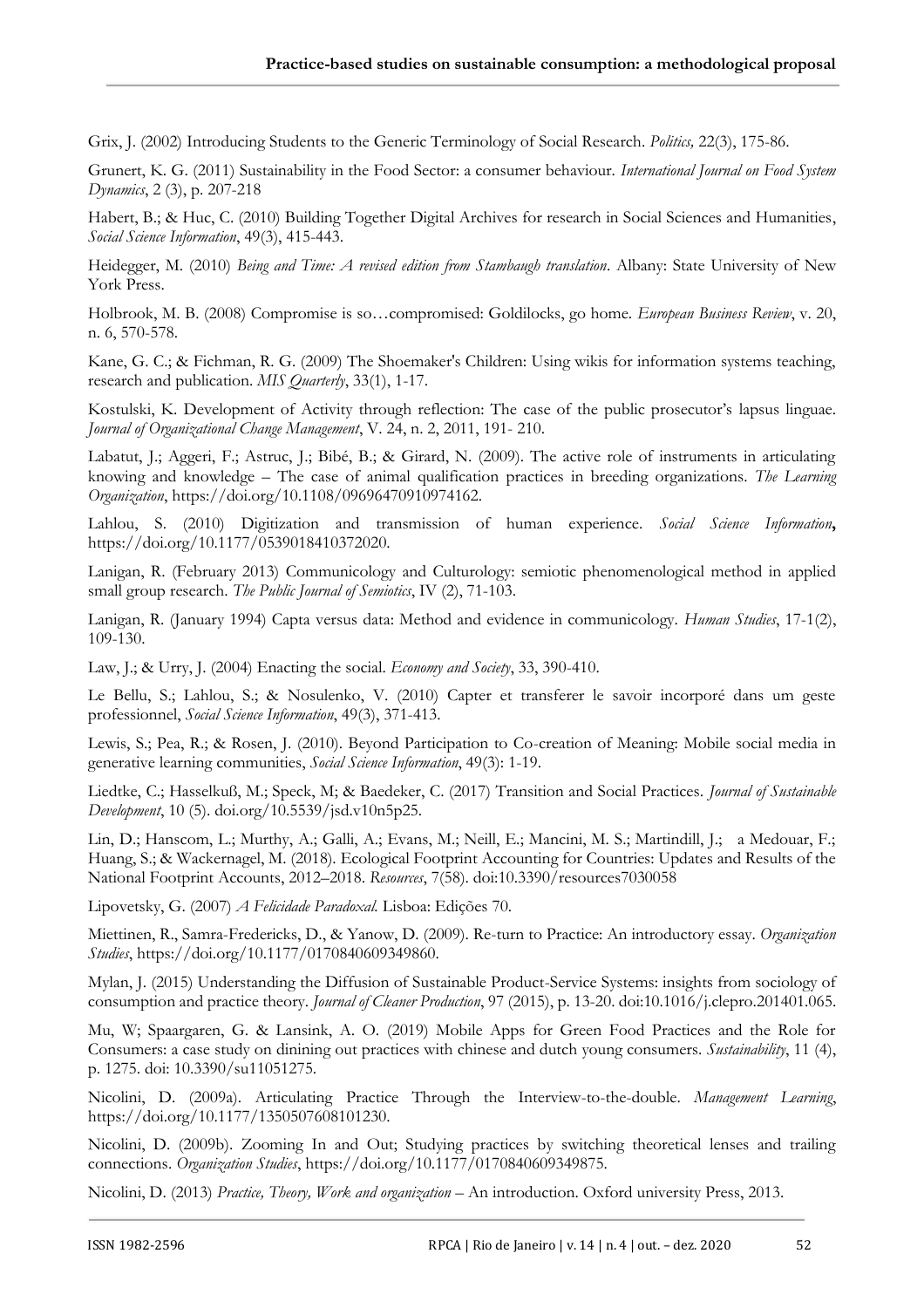Patriotta, G. (2003). *Organizational Knowledge in the Making: How Firms Create, Use, and Institutionalize Knowledge*. Oxford University Press.

Pimentel, R.; & Nogueira, E. E. S. (2018). Estudos baseados na prática: Possibilidades metodológicas para pesquisas em Estudos Organizacionais. *Organizações & Sociedade.* 25(86), 350-370.

Pink, S.; & Mackley, K. L. (2016) Flow and intervention in everyday life. In: Strengers, Y.; & Maller, C. *Social Practices, Intervention and Sustainability*: beyond behavior change. New York: Routledge.

Prus, R. (1996) *Symbolic Interaction and Ethnographic Research – Intersubjectivity and the study of human lived experience.* New York: State University of New York Press.

Sachs, I. (2008) *Desenvolvimento: includente, sustentável, sustentado.* Rio de Janeiro: Garamond.

Sachs, I. (2009) *Caminhos para o desenvolvimento sustentável.* Rio de Janeiro: Garamond.

Sandberg, J.; & Tsoukas, H. (2011). Grasping the logic of practice: Theorizing through practical rationality. *Academy of Management Review*, 36(2), 338-360.

Schatzki, T. R. (1996). *Social Practices: A wittgensteinian approach to human activity and the social.* Cambridge University Press: Cambridge.

Schatzki (2001). T. R. Practice mind-ed orders. In: Schatzki, T. R.; Knorr-Cetina, K.; Savigny, E. *The practice turn in contemporary***.** London/NewYork: Routledge.

Schatzki, T. R. (2002). *The Site of the Social: A philosophical exploration of the constitution of social life and change*. University Park, PA: Pennsylvania State University Press**.** 

Schatzki, T. R. (2005). Peripheral Vision: The site of organizations. *Organization Studies***,**  https://doi.org/10.1177/0170840605050876.

Schatzki, T. R. (2006). On Organizations as they happen. *Organization Studies*, https://doi.org/10.1177/0170840606071942.

Schatzki, T. R. (2007). Introduction. *Human Affairs***,** [https://doi.org/10.2478/v10023-007-0009-6.](https://doi.org/10.2478/v10023-007-0009-6)

Schatzki, T. R. (2012) A Primer on Practices. In: J. HIGGS *et. al.*., (eds.), *Practice-Based Education:* Perspectives and Strategies, Sense Publishers.

Schatzki, T. R. (2016). Practices, governance and sustainability. In: Strengers, Y.; & Maller, C. *Social Practices, Intervention and Sustainability*: Beyond behavior change. New York: Routledge.

Shittu, O. (2019, in press) Emerging Sustainability Concerns and Policy Implications of Urban Household Consumption: a systematic literature review. *Journal of Cleaner Production*. doi:10.1016/jclepro.2019.119034.

Shove, E. (2010) Beyond the ABC: Climate change policy and theories of social change. *Environment and Planning A*, 42,1273-85.

Shove, E. (2016) Linking low carbon policy and social practice. In: In: Strengers, Y.; Maller, C. *Social Practices, Intervention and Sustainability*: Beyond behavior change. New York: Routledge.

Shove, E.; & Pantzar, M. (2007) Recruitment and reproduction: The carriers of digital photography and floorball. *Human Affairs*, 17,154-67.

Shove, E., Pantzar, M.; & Watson, M. (2012) *The Dynamics of Social Practices: Everyday Life and how it Changes*. London: Sage.

Shove, E.; & Spurling, N. (Eds.) (2013) *Sustainable practices: Social theory and climate change*. Oxon: Routledge.

Shove, E.; & Walker, G. (2010) Governing transitions in the sustainability of everyday life. *Research policy*, 39, 471- 6

Silva, M. E.; & Figueiredo, M. D. (2017) Sustainability as Practice: Reflections on the creation of an institutional logic. *Sustainability*. doi:10.3390/su9101839.

Simonsen, K. (2007) Practice, spatiality and embodied emotions: As outline of a geography of practice. *Human Affairs*, https://doi.org/10.2478/v 10023-007-0015-8.